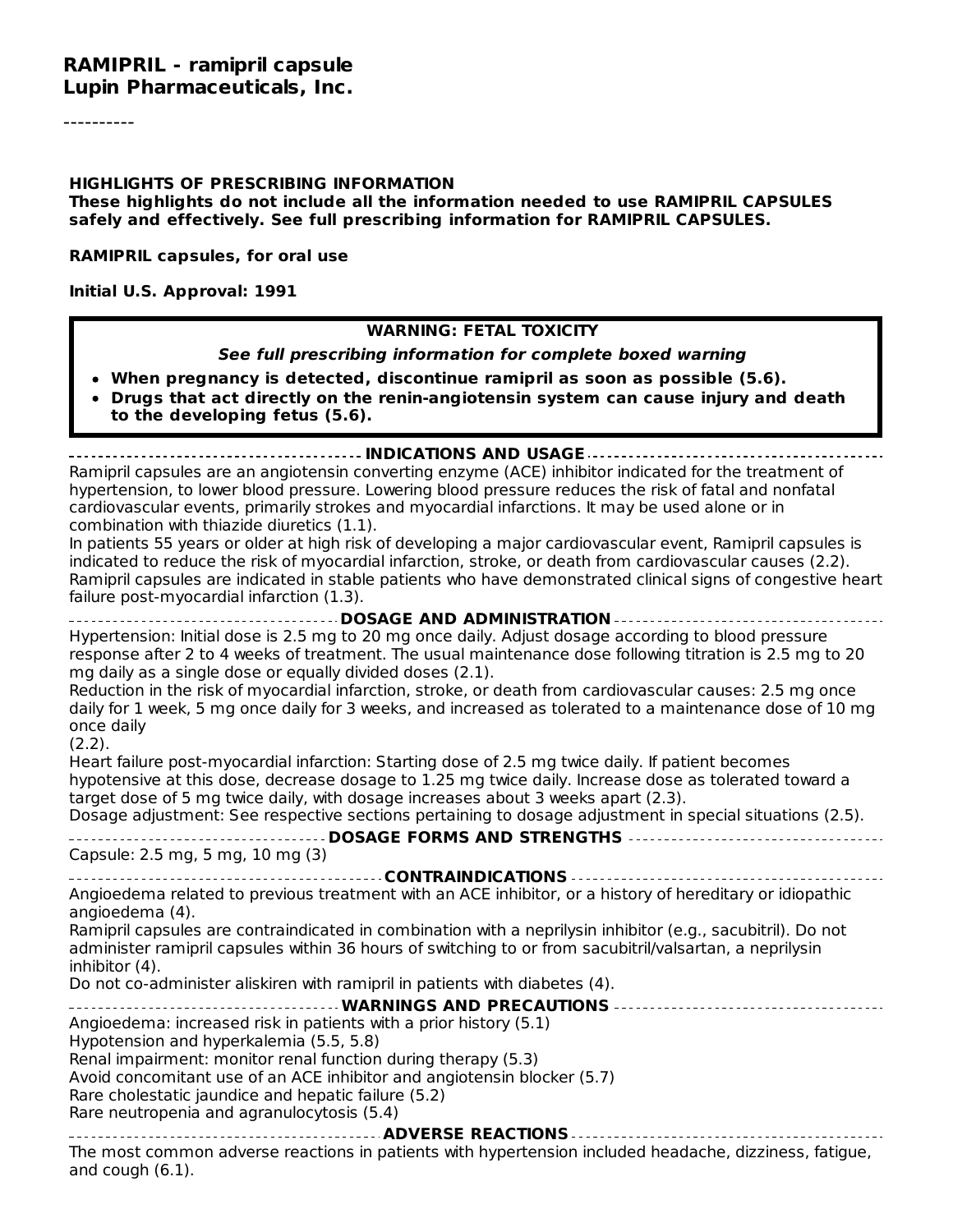#### and cough (6.1). **To report SUSPECTED ADVERSE REACTIONS, contact Lupin Pharmaceuticals, Inc. at 1-800- 399-2561 or the FDA at 1-800-FDA-1088 or www.fda.gov/medwatch.**

**DRUG INTERACTIONS**

Diuretics: Possibility of excessive hypotension (7.1).

Lithium: Use with caution (7.4).

Gold: Nitritoid reactions have been reported (7.5).

NSAIDS use may lead to increased risk of renal impairment and loss of antihypertensive effect (7.6). mTOR inhibitor or neprilysin inhibitor use may increase angioedema risk (7.7).

# **USE IN SPECIFIC POPULATIONS**

- Pregnancy: Discontinue drug if pregnancy is detected (5.6, 8.1).
- Nursing mothers: Ramipril use is not recommended in nursing mothers (8.3).

#### **See 17 for PATIENT COUNSELING INFORMATION.**

**Revised: 3/2021**

#### **FULL PRESCRIBING INFORMATION: CONTENTS\***

WARNING: FETAL TOXICITY

#### **1 INDICATIONS AND USAGE**

1.1 Hypertension

1.2 Reduction in the Risk of Myocardial Infarction, Stroke, and Death from

Cardiovascular Causes

1.3 Heart Failure Post-Myocardial Infarction

#### **2 DOSAGE AND ADMINISTRATION**

2.1 Hypertension

2.2 Reduction in Risk of Myocardial Infarction, Stroke, and Death from Cardiovascular Causes

- 2.3 Heart Failure Post-Myocardial Infarction
- 2.4 General Dosing Information
- 2.5 Dosage Adjustment

#### **3 DOSAGE FORMS AND STRENGTHS**

#### **4 CONTRAINDICATIONS**

#### **5 WARNINGS AND PRECAUTIONS**

- 5.1 Anaphylactoid and Possibly Related Reactions
- 5.2 Hepatic Failure and Impaired Liver Function
- 5.3 Renal Impairment
- 5.4 Neutropenia and Agranulocytosis
- 5.5 Hypotension
- 5.6 Fetal Toxicity
- 5.7 Dual Blockade of the Renin-Angiotensin System
- 5.8 Hyperkalemia
- 5.9 Cough

#### **6 ADVERSE REACTIONS**

- 6.1 Clinical Trials Experience
- 6.2 Post-Marketing Experience
- 6.3 Clinical Laboratory Test Findings

#### **7 DRUG INTERACTIONS**

- 7.1 Diuretics
- 7.2 Agents Increasing Serum Potassium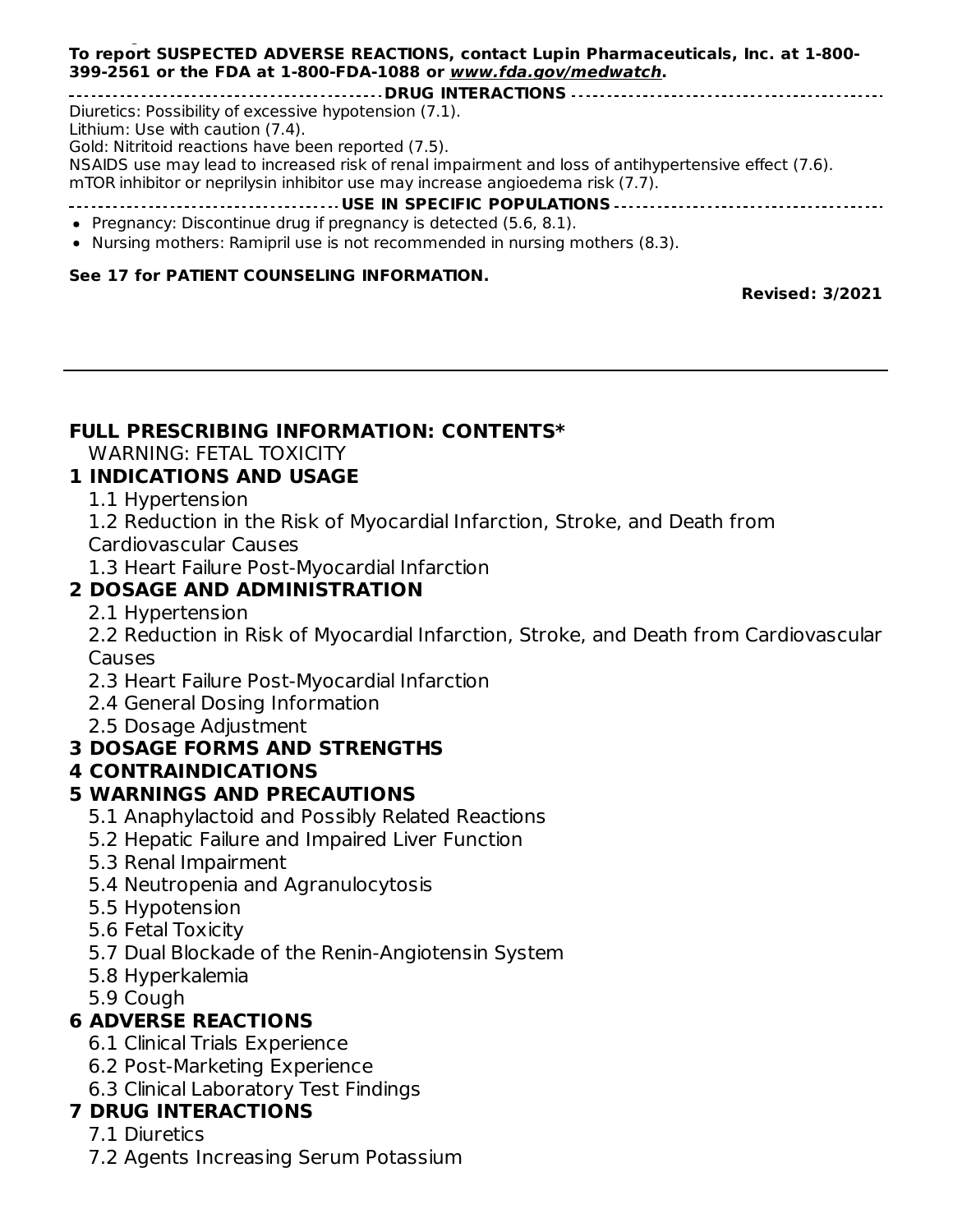- 7.3 Other Agents Affecting RAS
- 7.4 Lithium
- 7.5 Gold

7.6 Non-Steroidal Anti-Inflammatory Agents including Selective Cyclooxygenase-2 Inhibitors (COX-2 Inhibitors)

7.7 mTOR Inhibitors or Other Drugs Known to Cause Angioedema

## **8 USE IN SPECIFIC POPULATIONS**

- 8.1 Pregnancy
- 8.3 Nursing Mothers
- 8.4 Pediatric Use
- 8.5 Geriatric Use
- 8.6 Renal Impairment

### **10 OVERDOSAGE**

#### **11 DESCRIPTION**

### **12 CLINICAL PHARMACOLOGY**

- 12.1 Mechanism of Action
- 12.2 Pharmacodynamics
- 12.3 Pharmacokinetics

### **13 NONCLINICAL TOXICOLOGY**

13.1 Carcinogenesis, Mutagenesis, Impairment of Fertility

#### **14 CLINICAL STUDIES**

14.1 Hypertension

14.2 Reduction in Risk of Myocardial Infarction, Stroke, and Death from Cardiovascular Causes

14.3 Heart Failure Post-Myocardial Infarction

### **16 HOW SUPPLIED/STORAGE AND HANDLING**

### **17 PATIENT COUNSELING INFORMATION**

 $\ast$  Sections or subsections omitted from the full prescribing information are not listed.

### **FULL PRESCRIBING INFORMATION**

### **WARNING: FETAL TOXICITY**

- **When pregnancy is detected, discontinue ramipril as soon as possible (5.6).**
- **Drugs that act directly on the renin-angiotensin system can cause injury and death to the developing fetus (5.6).**

## **1 INDICATIONS AND USAGE**

## **1.1 Hypertension**

Ramipril capsules are indicated for the treatment of hypertension, to lower blood pressure. Lowering blood pressure reduces the risk of fatal and nonfatal cardiovascular events, primarily strokes and myocardial infarctions. These benefits have been seen in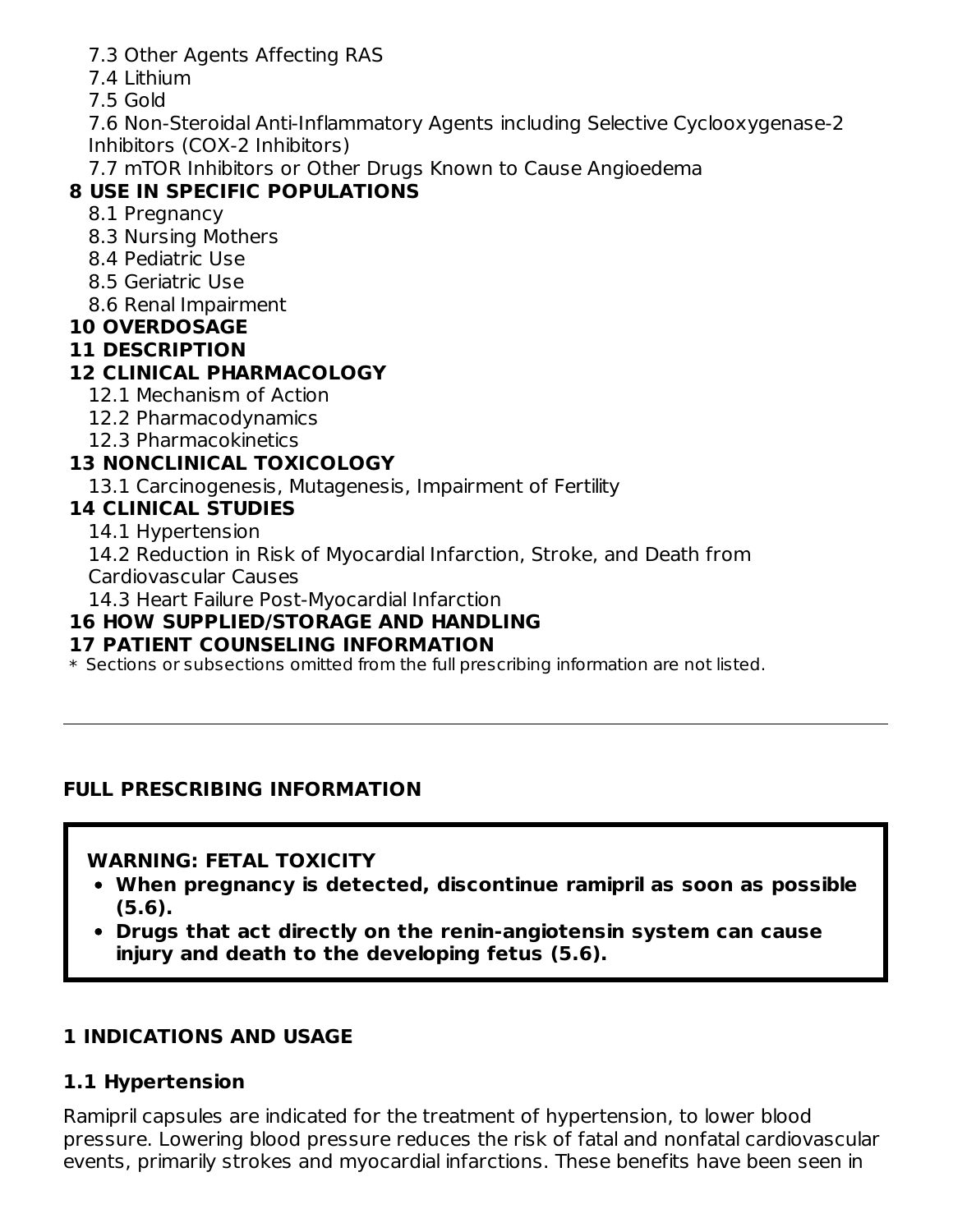controlled trials of antihypertensive drugs from a wide variety of pharmacologic classes including this drug.

Control of high blood pressure should be part of comprehensive cardiovascular risk management, including, as appropriate, lipid control, diabetes management, antithrombotic therapy, smoking cessation, exercise, and limited sodium intake. Many patients will require more than one drug to achieve blood pressure goals. For specific advice on goals and management, see published guidelines, such as those of the National High Blood Pressure Education Program's Joint National Committee on Prevention, Detection, Evaluation, and Treatment of High Blood Pressure (JNC).

Numerous antihypertensive drugs, from a variety of pharmacologic classes and with different mechanisms of action, have been shown in randomized controlled trials to reduce cardiovascular morbidity and mortality, and it can be concluded that it is blood pressure reduction, and not some other pharmacologic property of the drugs, that is largely responsible for those benefits. The largest and most consistent cardiovascular outcome benefit has been a reduction in the risk of stroke, but reductions in myocardial infarction and cardiovascular mortality also have been seen regularly.

Elevated systolic or diastolic pressure causes increased cardiovascular risk, and the absolute risk increase per mmHg is greater at higher blood pressures, so that even modest reductions of severe hypertension can provide substantial benefit. Relative risk reduction from blood pressure reduction is similar across populations with varying absolute risk, so the absolute benefit is greater in patients who are at higher risk independent of their hypertension (for example, patients with diabetes or hyperlipidemia), and such patients would be expected to benefit from more aggressive treatment to a lower blood pressure goal.

Some antihypertensive drugs have smaller blood pressure effects (as monotherapy) in black patients, and many antihypertensive drugs have additional approved indications and effects (e.g., on angina, heart failure, or diabetic kidney disease). These considerations may guide selection of therapy.

Ramipril capsules may be used alone or in combination with thiazide diuretics.

#### **1.2 Reduction in the Risk of Myocardial Infarction, Stroke, and Death from Cardiovascular Causes**

Ramipril capsules is indicated in patients 55 years or older at high risk of developing a major cardiovascular event because of a history of coronary artery disease, stroke, peripheral vascular disease, or diabetes that is accompanied by at least one other cardiovascular risk factor (hypertension, elevated total cholesterol levels, low HDL levels, cigarette smoking, or documented microalbuminuria), to reduce the risk of myocardial infarction, stroke, or death from cardiovascular causes. Ramipril capsules can be used in addition to other needed treatment (such as antihypertensive, antiplatelet, or lipidlowering therapy) [see CLINICAL STUDIES (14.2)].

### **1.3 Heart Failure Post-Myocardial Infarction**

Ramipril capsules are indicated in stable patients who have demonstrated clinical signs of congestive heart failure within the first few days after sustaining acute myocardial infarction. Administration of ramipril capsule to such patients has been shown to decrease the risk of death (principally cardiovascular death) and to decrease the risks of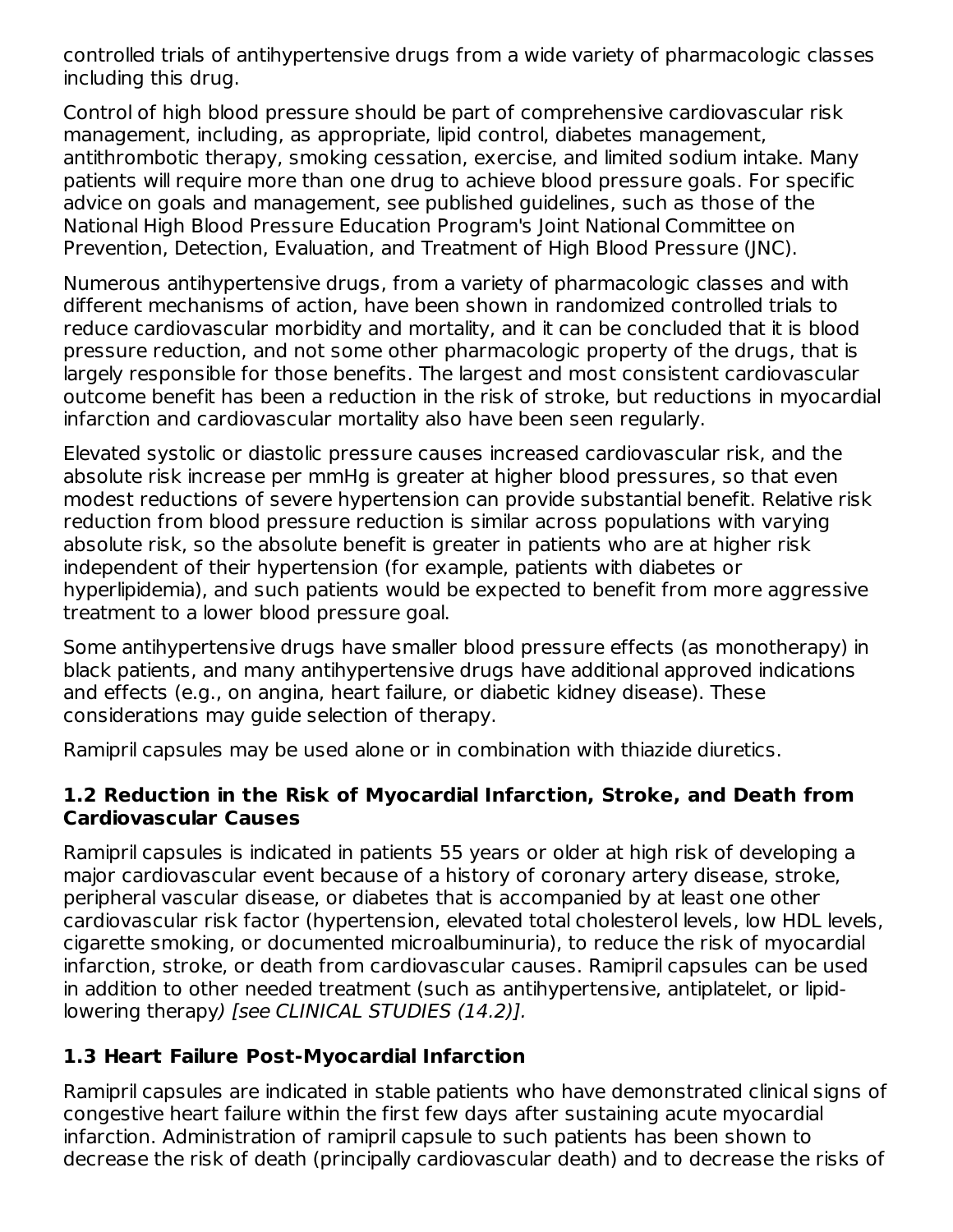failure-related hospitalization and progression to severe/resistant heart failure [see CLINICAL STUDIES (14.3)].

# **2 DOSAGE AND ADMINISTRATION**

## **2.1 Hypertension**

The recommended initial dose for patients not receiving a diuretic is 2.5 mg once a day. Adjust dose according to blood pressure response. The usual maintenance dosage range is 2.5 mg to 20 mg per day administered as a single dose or in two equally divided doses. In some patients treated once daily, the antihypertensive effect may diminish toward the end of the dosing interval. In such patients, consider an increase in dosage or twice daily administration. If blood pressure is not controlled with ramipril alone, a diuretic can be added.

#### **2.2 Reduction in Risk of Myocardial Infarction, Stroke, and Death from Cardiovascular Causes**

Initiate dosing at 2.5 mg once daily for 1 week, 5 mg once daily for the next 3 weeks, and then increase as tolerated, to a maintenance dose of 10 mg once daily. If the patient is hypertensive or recently post-myocardial infarction, ramipril capsule can also be given as a divided dose.

## **2.3 Heart Failure Post-Myocardial Infarction**

For the treatment of post-myocardial infarction patients who have shown signs of congestive heart failure, the recommended starting dose of ramipril is 2.5 mg twice daily (5 mg per day). A patient who becomes hypotensive at this dose may be switched to 1.25 mg twice daily. After one week at the starting dose, increase dose (if tolerated) toward a target dose of 5 mg twice daily, with dosage increases being about 3 weeks apart.

After the initial dose of ramipril, observe the patient under medical supervision for at least two hours and until blood pressure has stabilized for at least an additional hour. If possible, reduce the dose of any concomitant diuretic as this may diminish the likelihood of hypotension. The appearance of hypotension after the initial dose of ramipril does not preclude subsequent careful dose titration with the drug, following effective management of the hypotension [see WARNINGS AND PRECAUTIONS (5.5), DRUG INTERACTIONS (7.1)].

## **2.4 General Dosing Information**

Generally, swallow ramipril capsules whole. The ramipril capsule can also be opened and the contents sprinkled on a small amount (about 4 oz.) of applesauce or mixed in 4 oz. (120 mL) of water or apple juice. To be sure that ramipril is not lost when such a mixture is used, consume the mixture in its entirety. The described mixtures can be preprepared and stored for up to 24 hours at room temperature or up to 48 hours under refrigeration.

Concomitant administration of ramipril with potassium supplements, potassium salt substitutes, or potassium-sparing diuretics can lead to increases of serum potassium [see WARNINGS AND PRECAUTIONS (5.8)].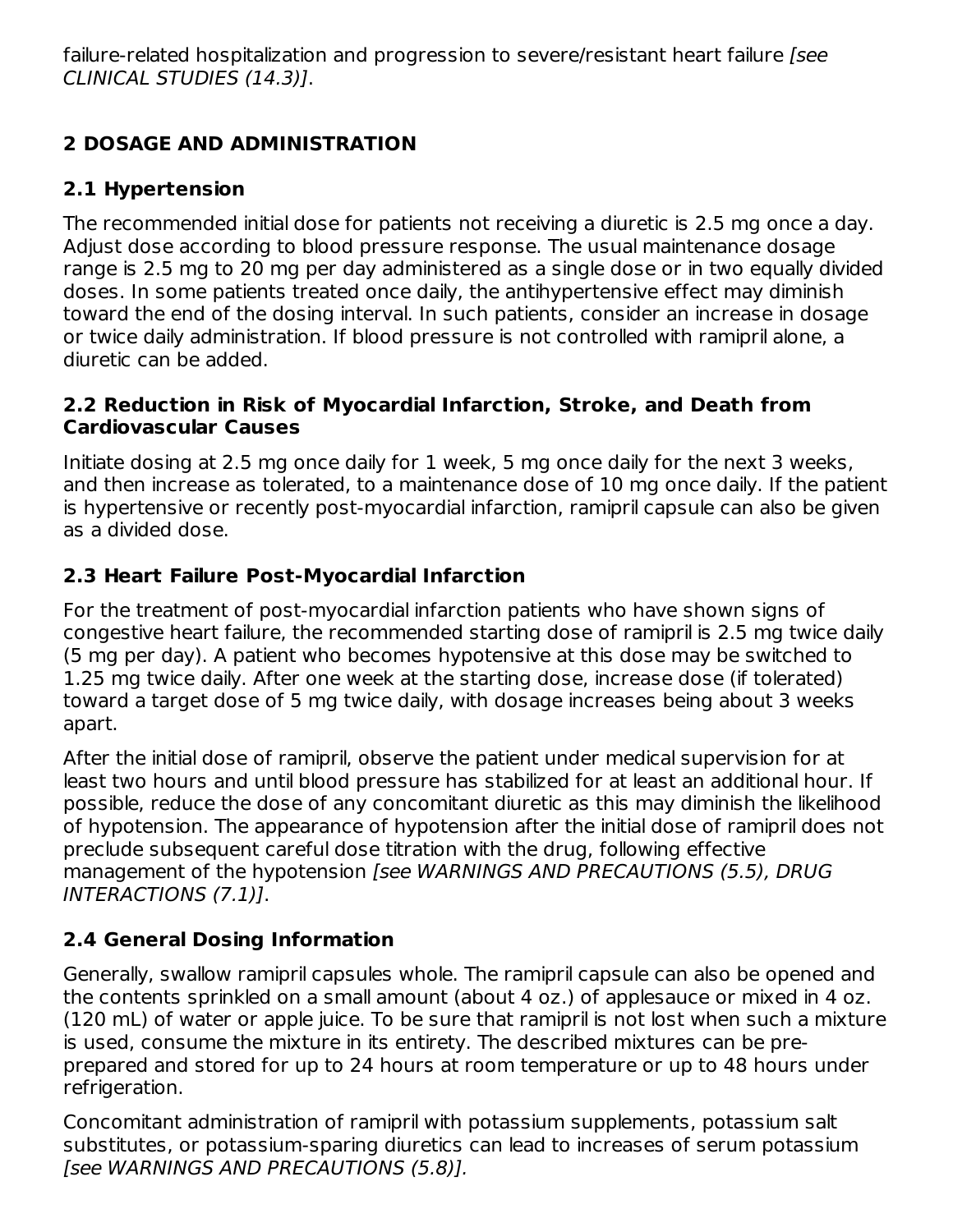### **2.5 Dosage Adjustment**

### **Renal Impairment**

Establish baseline renal function in patients initiating ramipril. Usual regimens of therapy with ramipril may be followed in patients with estimated creatinine clearance >40 mL/min. However, in patients with worse impairment, 25 % of the usual dose of ramipril is expected to produce full therapeutic levels of ramiprilat [see USE IN SPECIFIC POPULATIONS (8.6)].

### **Hypertension**

For patients with hypertension and renal impairment, the recommended initial dose is 1.25 mg ramipril once daily. Dosage may be titrated upward until blood pressure is controlled or to a maximum total daily dose of 5 mg.

### **Heart Failure Post-Myocardial Infarction**

For patients with heart failure and renal impairment, the recommended initial dose is 1.25 mg ramipril once daily. The dose may be increased to 1.25 mg twice daily, and up to a maximum dose of 2.5 mg twice daily depending on clinical response and tolerability.

### **Volume Depletion or Renal Artery Stenosis**

Blood pressure decreases associated with any dose of ramipril depend, in part, on the presence or absence of volume depletion (e.g., past and current diuretic use) or the presence or absence of renal artery stenosis. If such circumstances are suspected to be present, initiate dosing at 1.25 mg once daily. Adjust dosage according to blood pressure response.

## **3 DOSAGE FORMS AND STRENGTHS**

Ramipril capsules USP are supplied as hard gelatin capsules containing 2.5 mg, 5 mg, and 10 mg of ramipril.

# **4 CONTRAINDICATIONS**

Ramipril is contraindicated in patients who are hypersensitive to this product or any other ACE inhibitor (e.g., a patient who has experienced angioedema during therapy with any other ACE inhibitor).

Ramipril capsules are contraindicated in combination with a neprilysin inhibitor (e.g., sacubitril). Do not administer ramipril capsules within 36 hours of switching to or from sacubitril/valsartan, a neprilysin inhibitor [see WARNINGS AND PRECAUTIONS (5.1)].

Do not co-administer ramipril with aliskiren:

• in patients with diabetes

## **5 WARNINGS AND PRECAUTIONS**

## **5.1 Anaphylactoid and Possibly Related Reactions**

Presumably because drugs that act directly on the renin-angiotensin-aldosterone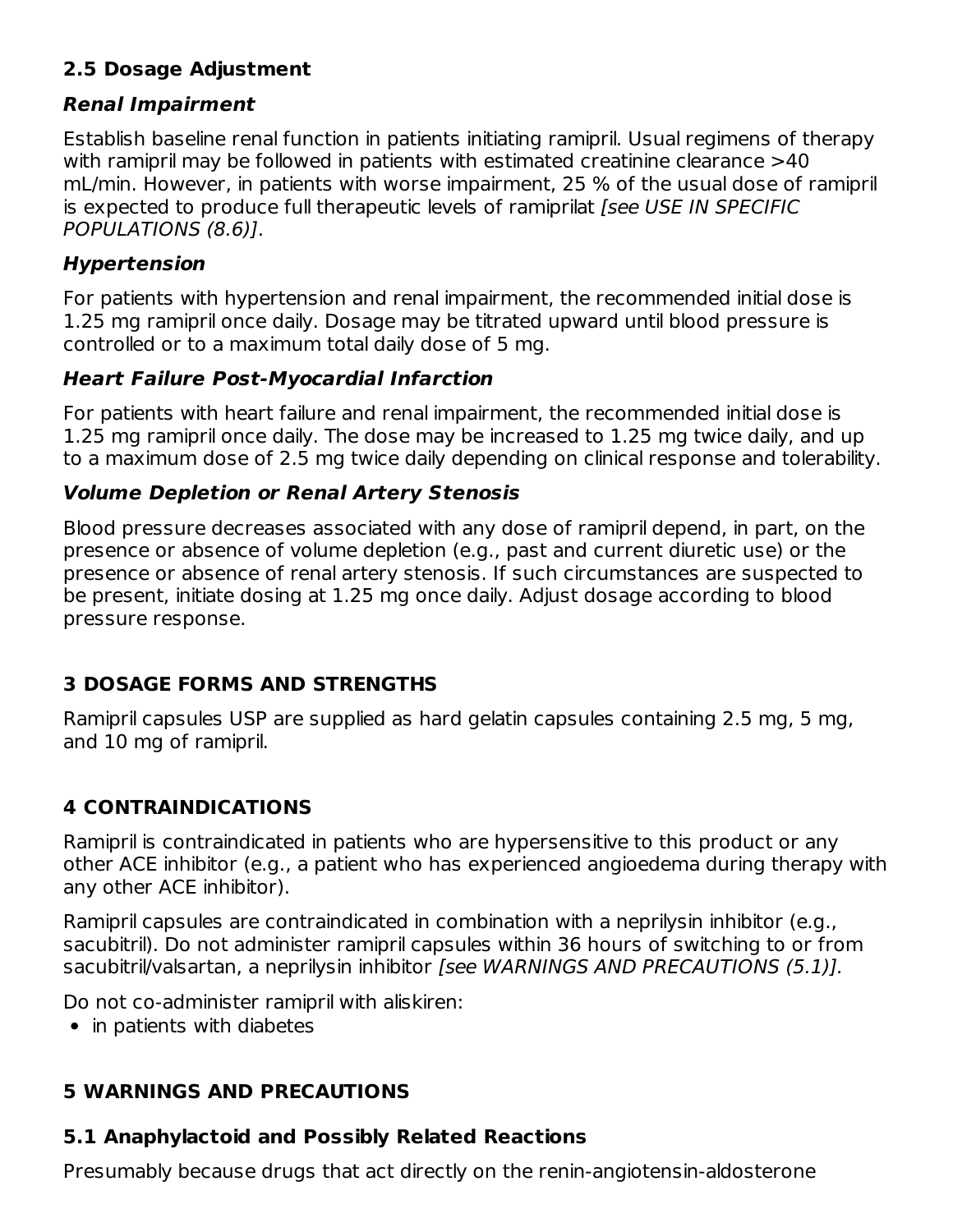system (e.g., ACE inhibitors) affect the metabolism of eicosanoids and polypeptides, including endogenous bradykinin, patients receiving these drugs (including ramipril) may be subject to a variety of adverse reactions, some of them serious.

# **Angioedema**

# **Head and Neck Angioedema:**

Patients with a history of angioedema unrelated to ACE inhibitor therapy may be at increased risk of angioedema while receiving an ACE inhibitor.

Angioedema of the face, extremities, lips, tongue, glottis, and larynx has been reported in patients treated with ACE inhibitors. Angioedema associated with laryngeal edema can be fatal. If laryngeal stridor or angioedema of the face, tongue, or glottis occurs, discontinue treatment with ramipril and institute appropriate therapy immediately. Where there is involvement of the tongue, glottis, or larynx likely to cause airway obstruction, administer appropriate therapy (e.g., subcutaneous epinephrine solution 1:1000 [0.3 mL to 0.5 mL]) promptly [see ADVERSE REACTIONS (6)].

In considering the use of ramipril, note that in controlled clinical trials ACE inhibitors cause a higher rate of angioedema in Black patients than in non-Black patients.

In a large U.S. post-marketing study, angioedema (defined as reports of angio, face, larynx, tongue, or throat edema) was reported in 3/1523 (0.20%) Black patients and in 8/8680 (0.09%) non-Black patients. These rates were not different statistically.

Patients taking concomitant mammalian target of rapamycin (mTOR) inhibitor (e.g. temsirolimus) therapy or a neprilysin inhibitor may be at increased risk for angioedema. [see DRUG INTERACTIONS (7.7)]

## **Intestinal Angioedema:**

Intestinal angioedema has been reported in patients treated with ACE inhibitors. These patients presented with abdominal pain (with or without nausea or vomiting); in some cases there was no prior history of facial angioedema and C-1 esterase levels were normal. The angioedema was diagnosed by procedures including abdominal CT scan or ultrasound, or at surgery, and symptoms resolved after stopping the ACE inhibitor. Include intestinal angioedema in the differential diagnosis of patients on ACE inhibitors presenting with abdominal pain.

# **Anaphylactoid Reactions During Desensitization**

Two patients undergoing desensitizing treatment with hymenoptera venom while receiving ACE inhibitors sustained life-threatening anaphylactoid reactions. In the same patients, these reactions were avoided when ACE inhibitors were temporarily withheld, but they reappeared upon inadvertent rechallenge.

# **Anaphylactoid Reactions During Membrane Exposure**

Anaphylactoid reactions have been reported in patients dialyzed with high-flux membranes and treated concomitantly with an ACE inhibitor. Anaphylactoid reactions have also been reported in patients undergoing low-density lipoprotein apheresis with dextran sulfate absorption.

# **5.2 Hepatic Failure and Impaired Liver Function**

Rarely, ACE inhibitors, including ramipril, have been associated with a syndrome that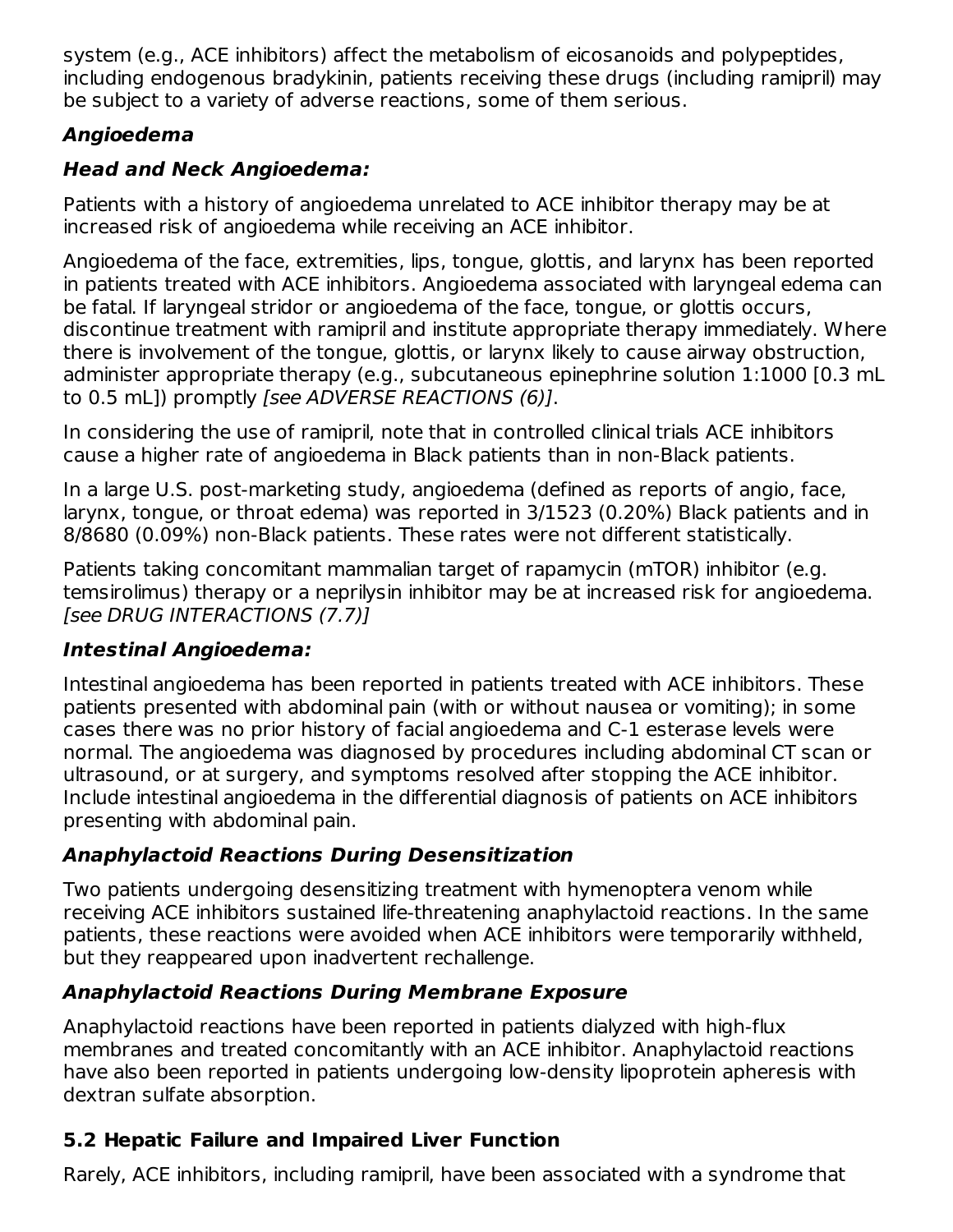starts with cholestatic jaundice and progresses to fulminant hepatic necrosis and sometimes death. The mechanism of this syndrome is not understood. Discontinue ramipril if patient develops jaundice or marked elevations of hepatic enzymes.

As ramipril is primarily metabolized by hepatic esterases to its active moiety, ramiprilat, patients with impaired liver function could develop markedly elevated plasma levels of ramipril. No formal pharmacokinetic studies have been carried out in hypertensive patients with impaired liver function.

## **5.3 Renal Impairment**

As a consequence of inhibiting the renin-angiotensin-aldosterone system, changes in renal function may be anticipated in susceptible individuals. In patients with severe congestive heart failure whose renal function may depend on the activity of the reninangiotensin-aldosterone system, treatment with ACE inhibitors, including ramipril, may be associated with oliguria or progressive azotemia and rarely with acute renal failure or death.

In hypertensive patients with unilateral or bilateral renal artery stenosis, increases in blood urea nitrogen and serum creatinine may occur. Experience with another ACE inhibitor suggests that these increases would be reversible upon discontinuation of ramipril and/or diuretic therapy. In such patients, monitor renal function during the first few weeks of therapy. Some hypertensive patients with no apparent pre-existing renal vascular disease have developed increases in blood urea nitrogen and serum creatinine, usually minor and transient, especially when ramipril has been given concomitantly with a diuretic. This is more likely to occur in patients with pre-existing renal impairment. Dosage reduction of ramipril and/or discontinuation of the diuretic may be required.

### **5.4 Neutropenia and Agranulocytosis**

In rare instances, treatment with ACE inhibitors may be associated with mild reductions in red blood cell count and hemoglobin content, blood cell or platelet counts. In isolated cases, agranulocytosis, pancytopenia, and bone marrow depression may occur. Hematological reactions to ACE inhibitors are more likely to occur in patients with collagen-vascular disease (e.g., systemic lupus erythematosus, scleroderma) and renal impairment. Consider monitoring white blood cell counts in patients with collagenvascular disease, especially if the disease is associated with impaired renal function.

## **5.5 Hypotension**

### **General Considerations**

Ramipril can cause symptomatic hypotension, after either the initial dose or a later dose when the dosage has been increased. Like other ACE inhibitors, ramipril, has been only rarely associated with hypotension in uncomplicated hypertensive patients. Symptomatic hypotension is most likely to occur in patients who have been volume- and/or saltdepleted as a result of prolonged diuretic therapy, dietary salt restriction, dialysis, diarrhea, or vomiting. Correct volume- and salt-depletion before initiating therapy with ramipril.

If excessive hypotension occurs, place the patient in a supine position and, if necessary, treat with intravenous infusion of physiological saline. Ramipril treatment usually can be continued following restoration of blood pressure and volume.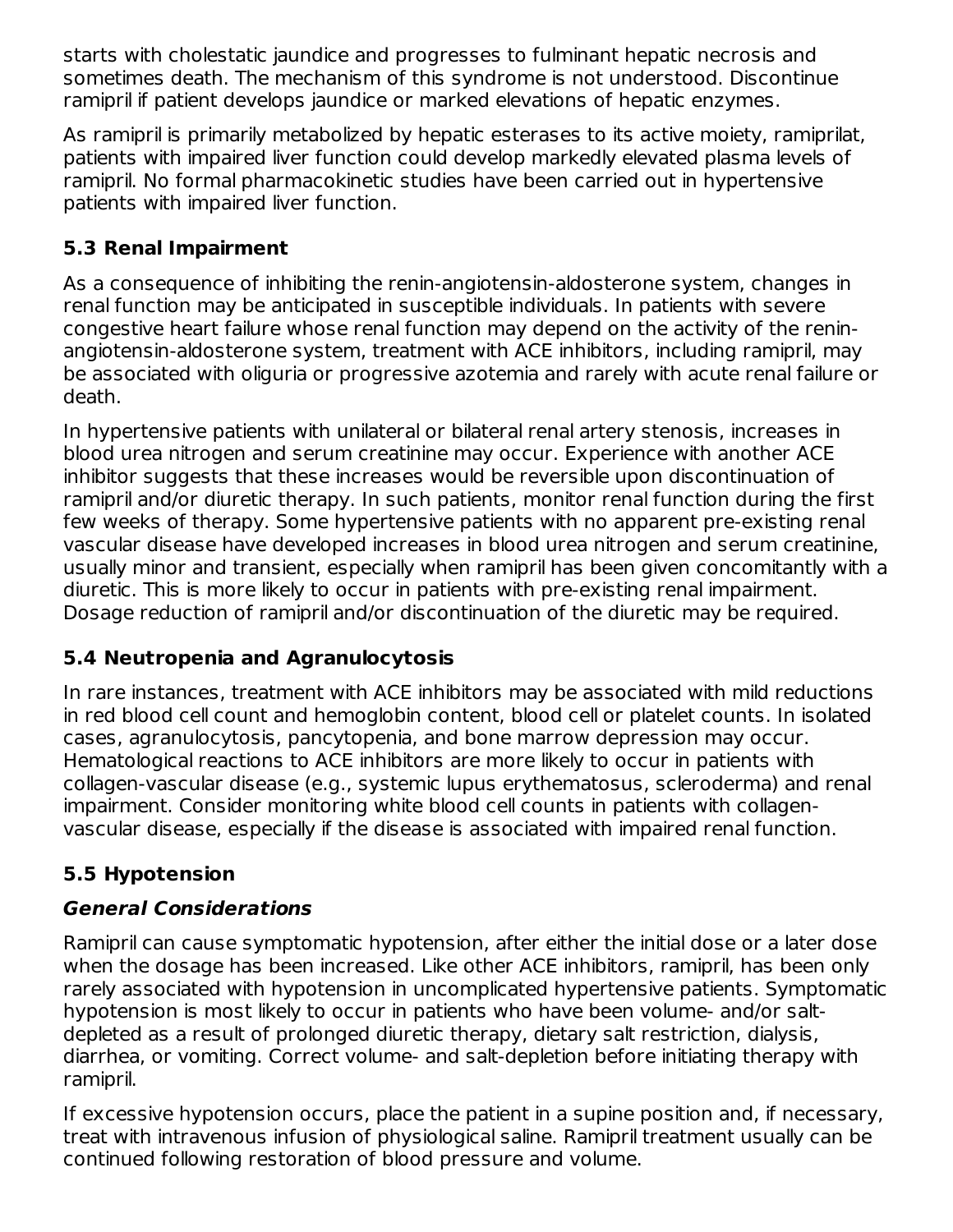## **Heart Failure Post-Myocardial Infarction**

In patients with heart failure post-myocardial infarction who are currently being treated with a diuretic, symptomatic hypotension occasionally can occur following the initial dose of ramipril. If the initial dose of 2.5 mg ramipril cannot be tolerated, use an initial dose of 1.25 mg ramipril to avoid excessive hypotension. Consider reducing the dose of concomitant diuretic to decrease the incidence of hypotension.

### **Congestive Heart Failure**

In patients with congestive heart failure, with or without associated renal insufficiency, ACE inhibitor therapy may cause excessive hypotension, which may be associated with oliguria or azotemia and rarely, with acute renal failure and death. In such patients, initiate ramipril therapy under close medical supervision and follow patients closely for the first 2 weeks of treatment and whenever the dose of ramipril or diuretic is increased.

### **Surgery and Anesthesia**

In patients undergoing surgery or during anesthesia with agents that produce hypotension, ramipril may block angiotensin II formation that would otherwise occur secondary to compensatory renin release. Hypotension that occurs as a result of this mechanism can be corrected by volume expansion.

# **5.6 Fetal Toxicity**

# **Pregnancy Category D**

Use of drugs that act on the renin-angiotensin system during the second and third trimesters of pregnancy reduces fetal renal function and increases fetal and neonatal morbidity and death. Resulting oligohydramnios can be associated with fetal lung hypoplasia and skeletal deformations. Potential neonatal adverse effects include skull hypoplasia, anuria, hypotension, renal failure, and death. When pregnancy is detected, discontinue ramipril as soon as possible [see USE IN SPECIFIC POPULATIONS (8.1)].

## **5.7 Dual Blockade of the Renin-Angiotensin System**

Dual blockade of the RAS with angiotensin receptor blockers, ACE inhibitors, or aliskiren is associated with increased risks of hypotension, hyperkalemia, and changes in renal function (including acute renal failure) compared to monotherapy. Most patients receiving the combination of two RAS inhibitors do not obtain any additional benefit compared to monotherapy. In general, avoid combined use of RAS inhibitors. Closely monitor blood pressure, renal function and electrolytes in patients on ramipril and other agents that affect the RAS.

## **Telmisartan**

The ONTARGET trial enrolled 25,620 patients >55 years old with atherosclerotic disease or diabetes with end-organ damage, randomized them to telmisartan only, ramipril only, or the combination, and followed them for a median of 56 months. Patients receiving the combination of telmisartan and ramipril did not obtain any benefit in the composite endpoint of cardiovascular death, MI, stroke and heart failure hospitalization compared to monotherapy, but experienced an increased incidence of clinically important renal dysfunction (death, doubling of serum creatinine, or dialysis) compared with groups receiving telmisartan alone or ramipril alone. Concomitant use of telmisartan and ramipril is not recommended.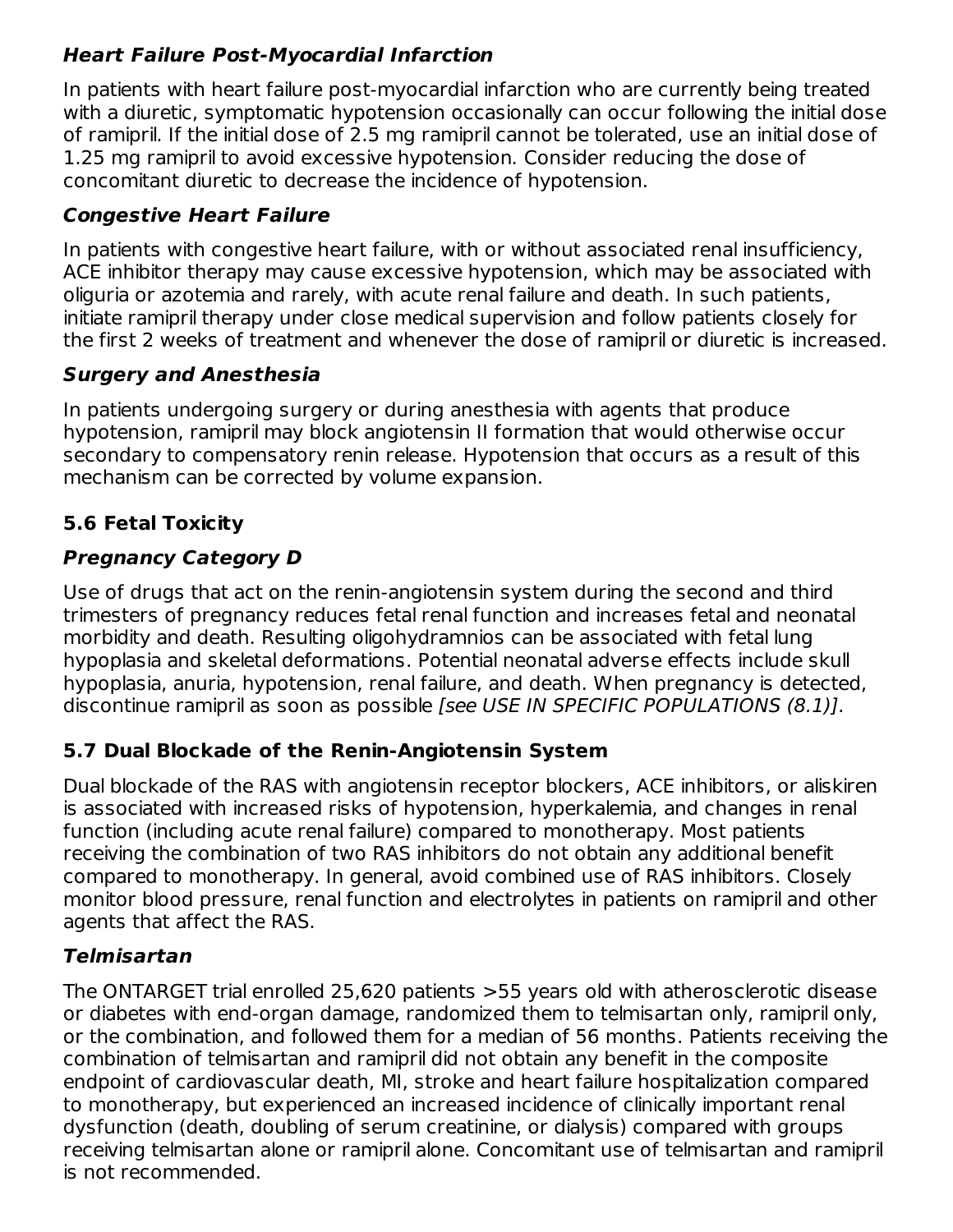## **Aliskiren**

Do not co-administer aliskiren with ramipril in patients with diabetes. Avoid concomitant use of aliskiren with ramipril in patients with renal impairment (GFR <60 mL/min/1.73 m<sup>2</sup>).

#### **5.8 Hyperkalemia**

In clinical trials with ramipril, hyperkalemia (serum potassium >5.7 mEq/L) occurred in approximately 1% of hypertensive patients receiving ramipril. In most cases, these were isolated values, which resolved despite continued therapy. None of these patients were discontinued from the trials because of hyperkalemia. Risk factors for the development of hyperkalemia include renal insufficiency, diabetes mellitus, and the concomitant use of other drugs that raise serum potassium levels. Monitor serum potassium in such patients [see DRUG INTERACTIONS (7.2)].

### **5.9 Cough**

Presumably caused by inhibition of the degradation of endogenous bradykinin, persistent nonproductive cough has been reported with all ACE inhibitors, always resolving after discontinuation of therapy. Consider the possibility of angiotensin converting enzyme inhibitor induced-cough in the differential diagnosis of cough.

## **6 ADVERSE REACTIONS**

### **6.1 Clinical Trials Experience**

Because clinical trials are conducted under widely varying conditions, the adverse reaction rates observed in the clinical trials of a drug cannot be directly compared to rates in the clinical trials of another drug and may not reflect the rates observed in practice.

### **Hypertension**

Ramipril has been evaluated for safety in over 4000 patients with hypertension; of these, 1230 patients were studied in U.S. controlled trials, and 1107 were studied in foreign controlled trials. Almost 700 of these patients were treated for at least one year. The overall incidence of reported adverse events was similar in ramipril and placebo patients. The most frequent clinical side effects (possibly or probably related to study drug) reported by patients receiving ramipril in placebo-controlled trials were: headache (5.4%), dizziness (2.2%), and fatigue or asthenia (2.0%), but only the last one was more common in ramipril patients than in patients given placebo. Generally the side effects were mild and transient, and there was no relation to total dosage within the range of 1.25 mg to 20 mg. Discontinuation of therapy because of a side effect was required in approximately 3% of U.S. patients treated with ramipril. The most common reasons for discontinuation were: cough (1.0%), dizziness (0.5%), and impotence (0.4%).

Of observed side effects considered possibly or probably related to study drug that occurred in U.S. placebo-controlled trials in more than 1% of patients treated with ramipril, only asthenia (fatigue) was more common on ramipril than placebo (2%  $[n=13/651]$  vs.  $1\%$   $[n=2/286]$ , respectively).

In placebo-controlled trials, there was also an excess of upper respiratory infection and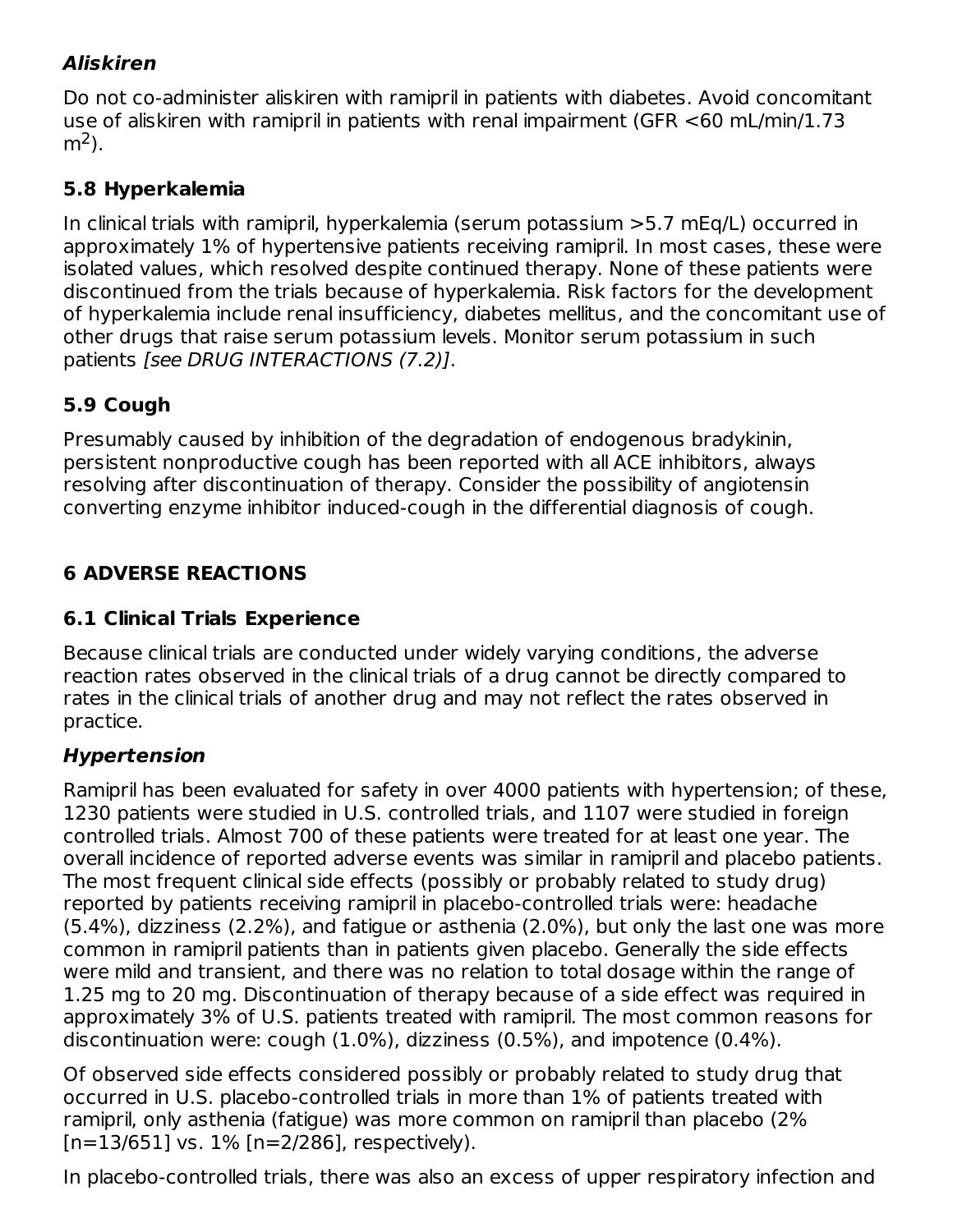flu syndrome in the ramipril group, not attributed at that time to ramipril. As these studies were carried out before the relationship of cough to ACE inhibitors was recognized, some of these events may represent ramipril-induced cough. In a later 1 year study, increased cough was seen in almost 12% of ramipril patients, with about 4% of patients requiring discontinuation of treatment.

#### **Reduction in the Risk of Myocardial Infarction, Stroke, and Death from Cardiovascular Causes**

## **HOPE Study:**

Safety data in the Heart Outcomes Prevention Evaluation (HOPE) study were collected as reasons for discontinuation or temporary interruption of treatment. The incidence of cough was similar to that seen in the Acute Infarction Ramipril Efficacy (AIRE) trial. The rate of angioedema was the same as in previous clinical trials [see WARNINGS AND PRECAUTIONS (5.1)].

#### **Table 1. Reasons for Discontinuation or Temporary Interruption of Treatment—HOPE Study**

|                             | <b>Placebo</b><br>$(N=4652)$ | Ramipril<br>$(N=4645)$ |
|-----------------------------|------------------------------|------------------------|
| Discontinuation at any time | 32%                          | 34%                    |
| Permanent discontinuation   | 28%                          | 29%                    |
| Reasons for stopping        |                              |                        |
| Cough                       | 2%                           | 7%                     |
| Hypotension or dizziness    | 1.5%                         | 1.9%                   |
| Angioedema                  | 0.1%                         | 0.3%                   |

## **Heart Failure Post-Myocardial Infarction**

## **AIRE Study:**

Adverse reactions (except laboratory abnormalities) considered possibly/probably related to study drug that occurred in more than 1% of patients and more frequently on ramipril are shown below. The incidences are from the AIRE study. The follow-up time was between 6 and 46 months for this study.

#### **Table 2. Percentage of Patients with Adverse Events Possibly/ Probably Related to Study Drug—Placebo-Controlled (AIRE) Mortality Study**

| <b>Adverse Event</b> | <b>Placebo</b><br>$(N=982)$ | Ramipril<br>$(N=1004)$ |
|----------------------|-----------------------------|------------------------|
| Hypotension          | 5%                          | 11%                    |
| Cough increased      | 4%                          | 8%                     |
| <b>Dizziness</b>     | 3%                          | 4%                     |
| Angina pectoris      | 2%                          | 3%                     |
| Nausea               | 1%                          | 2%                     |
| Postural hypotension | 1%                          | 2%                     |
| Syncope              | $1\%$                       | 2%                     |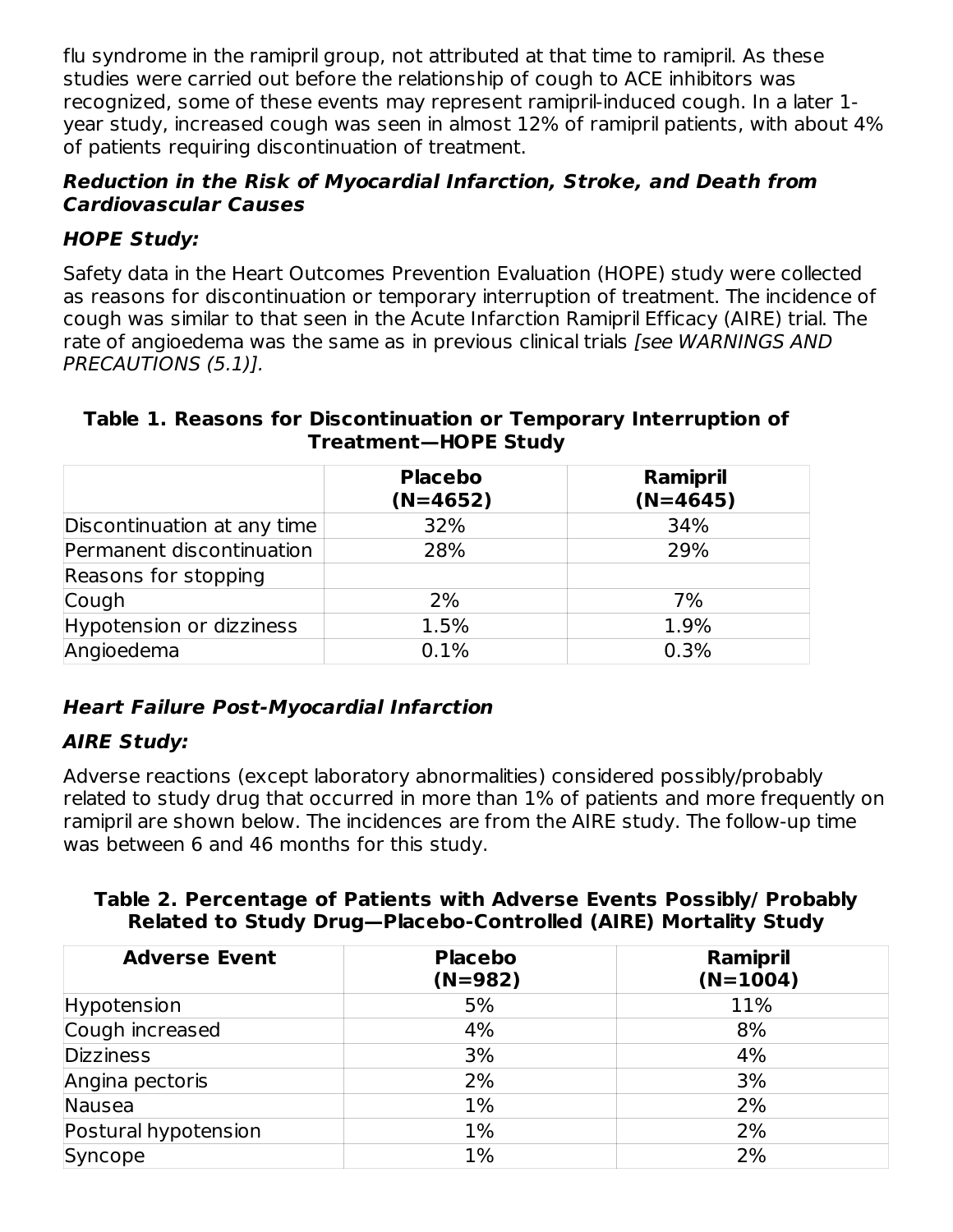| Vomiting                 | 0.5%    | 2%    |
|--------------------------|---------|-------|
| Vertigo                  | $0.7\%$ | 2%    |
| Abnormal kidney function | 0.5%    | $1\%$ |
| Diarrhea                 | 0.4%    | 1%    |

#### **Other Adverse Reactions**

Other adverse reactions reported in controlled clinical trials (in less than 1% of ramipril patients), or rarer events seen in post-marketing experience, include the following (in some, a causal relationship to drug is uncertain):

#### **Body as a whole:**

Anaphylactoid reactions [see WARNINGS AND PRECAUTIONS (5.1)].

### **Cardiovascular:**

Symptomatic hypotension (reported in 0.5% of patients in U.S. trials) [see WARNINGS] AND PRECAUTIONS (5.5)], syncope, and palpitations.

### **Hematologic:**

Pancytopenia, hemolytic anemia, and thrombocytopenia.

Decreases in hemoglobin or hematocrit (a low value and a decrease of 5 g/dL or 5%, respectively) were rare, occurring in 0.4% of patients receiving ramipril alone and in 1.5% of patients receiving ramipril plus a diuretic.

#### **Renal:**

Acute renal failure. Some hypertensive patients with no apparent pre-existing renal disease have developed minor, usually transient, increases in blood urea nitrogen and serum creatinine when taking ramipril, particularly when ramipril was given concomitantly with a diuretic [see WARNINGS AND PRECAUTIONS (5.3)].

#### **Angioneurotic edema:**

Angioneurotic edema has been reported in 0.3% of patients in U.S. clinical trials of ramipril [see WARNINGS AND PRECAUTIONS (5.1)].

### **Gastrointestinal:**

Hepatic failure, hepatitis, jaundice, pancreatitis, abdominal pain (sometimes with enzyme changes suggesting pancreatitis), anorexia, constipation, diarrhea, dry mouth, dyspepsia, dysphagia, gastroenteritis, increased salivation, and taste disturbance.

### **Dermatologic:**

Apparent hypersensitivity reactions (manifested by urticaria, pruritus, or rash, with or without fever), photosensitivity, purpura, onycholysis, pemphigus, pemphigoid, erythema multiforme, toxic epidermal necrolysis, and Stevens-Johnson syndrome.

### **Neurologic and Psychiatric:**

Anxiety, amnesia, convulsions, depression, hearing loss, insomnia, nervousness, neuralgia, neuropathy, paresthesia, somnolence, tinnitus, tremor, vertigo, and vision disturbances.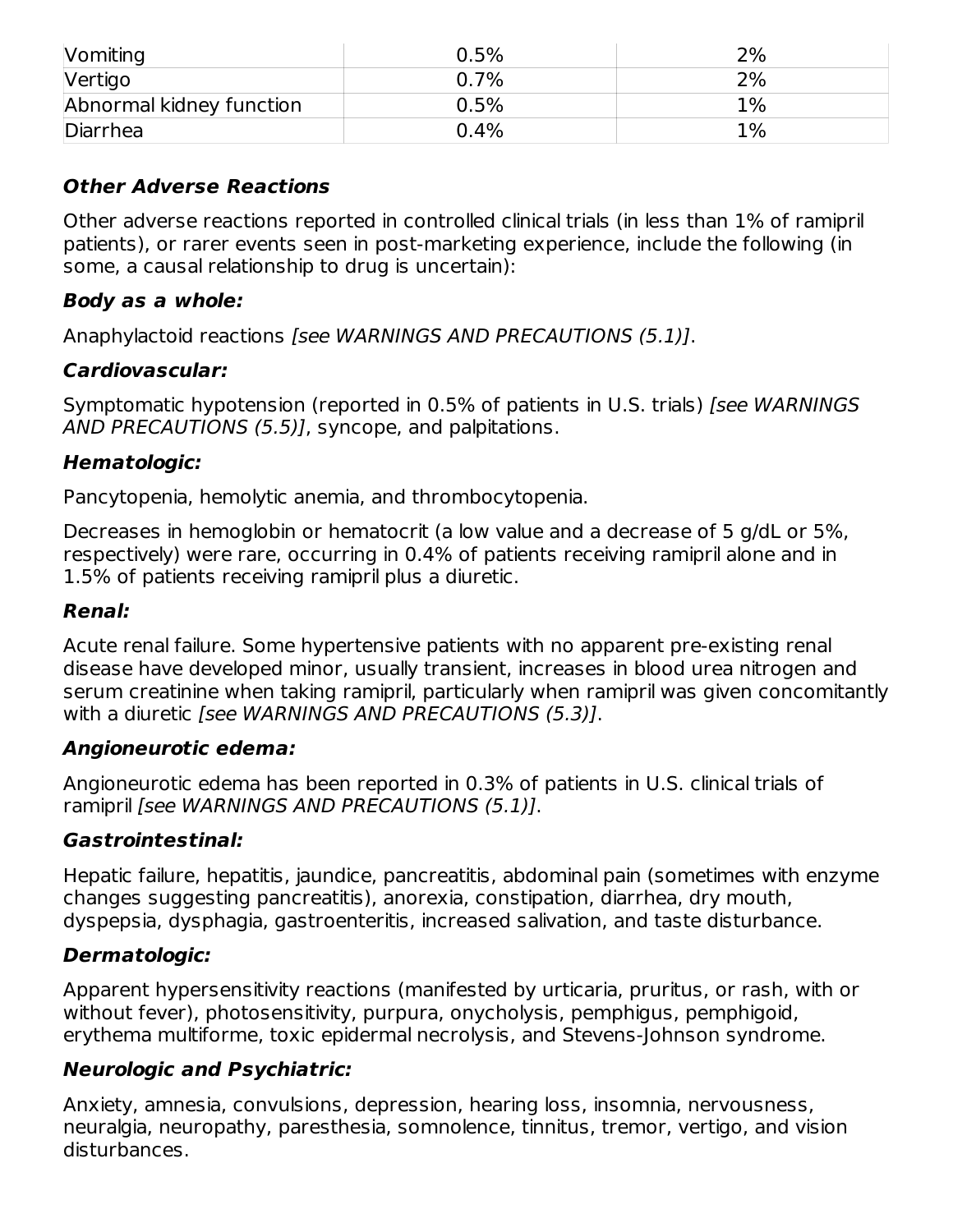### **Miscellaneous:**

As with other ACE inhibitors, a symptom complex has been reported which may include a positive ANA, an elevated erythrocyte sedimentation rate, arthralgia/arthritis, myalgia, fever, vasculitis, eosinophilia, photosensitivity, rash and other dermatologic manifestations. Additionally, as with other ACE inhibitors, eosinophilic pneumonitis has been reported.

### **Other:**

Arthralgia, arthritis, dyspnea, edema, epistaxis, impotence, increased sweating, malaise, myalgia, and weight gain.

### **6.2 Post-Marketing Experience**

In addition to adverse reactions reported from clinical trials, there have been rare reports of hypoglycemia reported during ramipril therapy when given to patients concomitantly taking oral hypoglycemic agents or insulin. The causal relationship is unknown.

### **6.3 Clinical Laboratory Test Findings**

### **Creatinine and Blood Urea Nitrogen**

Increases in creatinine levels occurred in 1.2% of patients receiving ramipril alone, and in 1.5% of patients receiving ramipril and a diuretic. Increases in blood urea nitrogen levels occurred in 0.5% of patients receiving ramipril alone and in 3% of patients receiving ramipril with a diuretic. None of these increases required discontinuation of treatment. Increases in these laboratory values are more likely to occur in patients with renal insufficiency or those pretreated with a diuretic and, based on experience with other ACE inhibitors, would be expected to be especially likely in patients with renal artery stenosis [see WARNINGS AND PRECAUTIONS (5.3)]. As ramipril decreases aldosterone secretion, elevation of serum potassium can occur. Use potassium supplements and potassium sparing diuretics with caution, and monitor the patient's serum potassium frequently [see WARNINGS AND PRECAUTIONS (5.8)].

### **Hemoglobin and Hematocrit**

Decreases in hemoglobin or hematocrit (a low value and a decrease of 5 g/dL or 5%, respectively) were rare, occurring in 0.4% of patients receiving ramipril alone and in 1.5% of patients receiving ramipril plus a diuretic. No US patients discontinued treatment because of decreases in hemoglobin or hematocrit.

### **Other (causal relationships unknown)**

Clinically important changes in standard laboratory tests were rarely associated with ramipril administration. Elevations of liver enzymes, serum bilirubin, uric acid, and blood glucose have been reported, as have cases of hyponatremia and scattered incidents of leucopenia, eosinophilia, and proteinuria. In US trials, less than 0.2% of patients discontinued treatment for laboratory abnormalities; all of these were cases of proteinuria or abnormal liver-function tests.

## **7 DRUG INTERACTIONS**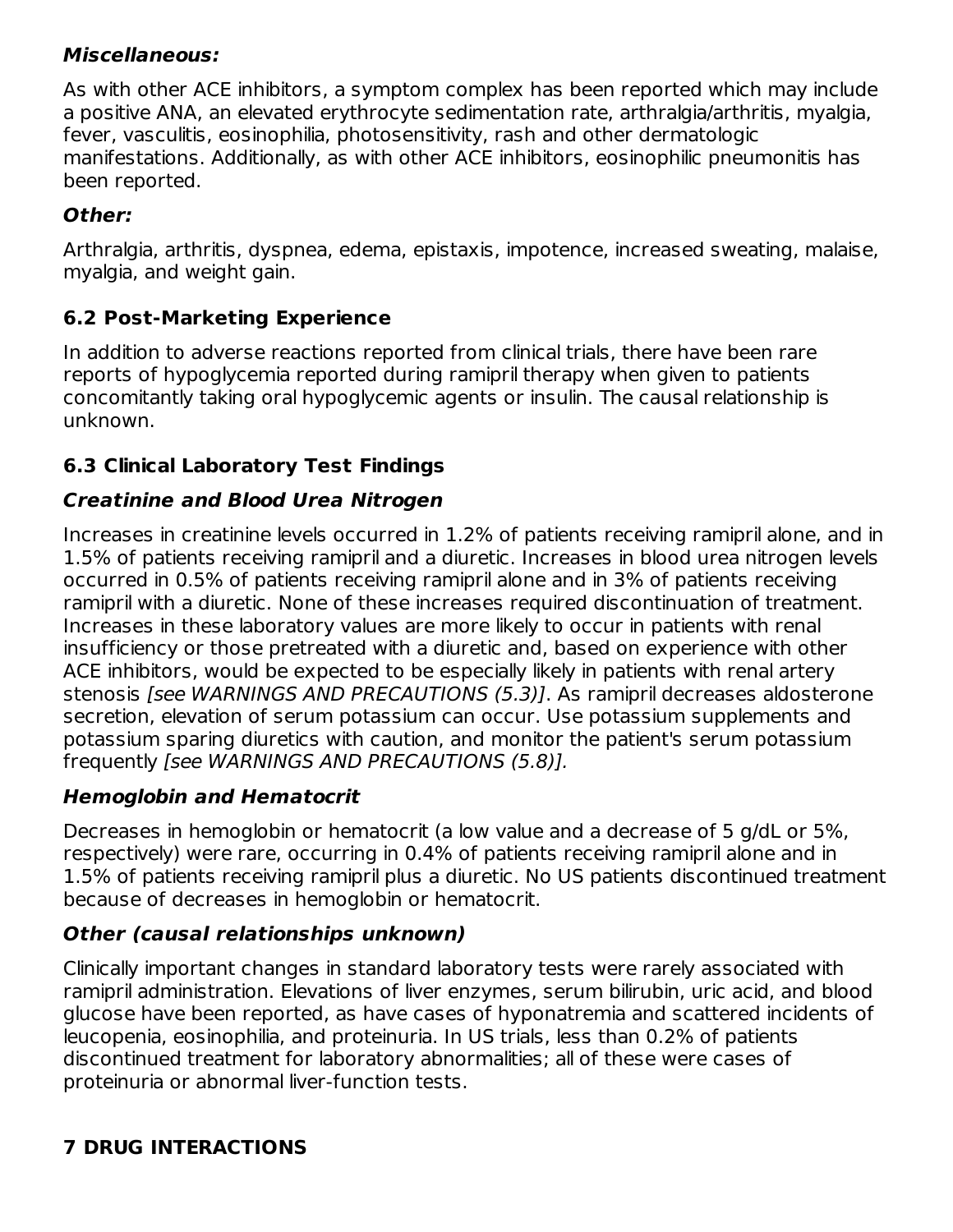## **7.1 Diuretics**

Patients on diuretics, especially those in whom diuretic therapy was recently instituted, may occasionally experience an excessive reduction of blood pressure after initiation of therapy with ramipril. The possibility of hypotensive effects with ramipril can be minimized by either decreasing or discontinuing the diuretic or increasing the salt intake prior to initiation of treatment with ramipril. If this is not possible, reduce the starting dose [see DOSAGE AND ADMINISTRATION (2)].

### **7.2 Agents Increasing Serum Potassium**

Coadministration of ramipril with other drugs that raise serum potassium levels may result in hyperkalemia. Monitor serum potassium in such patients.

### **7.3 Other Agents Affecting RAS**

In general, avoid combined use of RAS inhibitors. [see WARNINGS AND PRECAUTIONS (5.7)]. Do not co-administer aliskiren with ramipril in patients with diabetes [see CONTRAINDICATIONS (4)].

### **7.4 Lithium**

Increased serum lithium levels and symptoms of lithium toxicity have been reported in patients receiving ACE inhibitors during therapy with lithium; therefore, frequent monitoring of serum lithium levels is recommended. If a diuretic is also used, the risk of lithium toxicity may be increased.

### **7.5 Gold**

Nitritoid reactions (symptoms include facial flushing, nausea, vomiting and hypotension) have been reported rarely in patients on therapy with injectable gold (sodium aurothiomalate) and concomitant ACE inhibitor therapy including ramipril.

#### **7.6 Non-Steroidal Anti-Inflammatory Agents including Selective Cyclooxygenase-2 Inhibitors (COX-2 Inhibitors)**

In patients who are elderly, volume-depleted (including those on diuretic therapy), or with compromised renal function, co-administration of NSAIDs, including selective COX-2 inhibitors, with ACE inhibitors, including ramipril, may result in deterioration of renal function, including possible acute renal failure. These effects are usually reversible. Monitor renal function periodically in patients receiving ramipril and NSAID therapy.

The antihypertensive effect of ACE inhibitors, including ramipril, may be attenuated by NSAIDs.

### **7.7 mTOR Inhibitors or Other Drugs Known to Cause Angioedema**

Patients taking concomitant mTOR inhibitor (e.g. temsirolimus) therapy or a neprilysin inhibitor may be at increased risk for angioedema. [see WARNINGS AND PRECAUTIONS  $(5.1)$ ]

### **8 USE IN SPECIFIC POPULATIONS**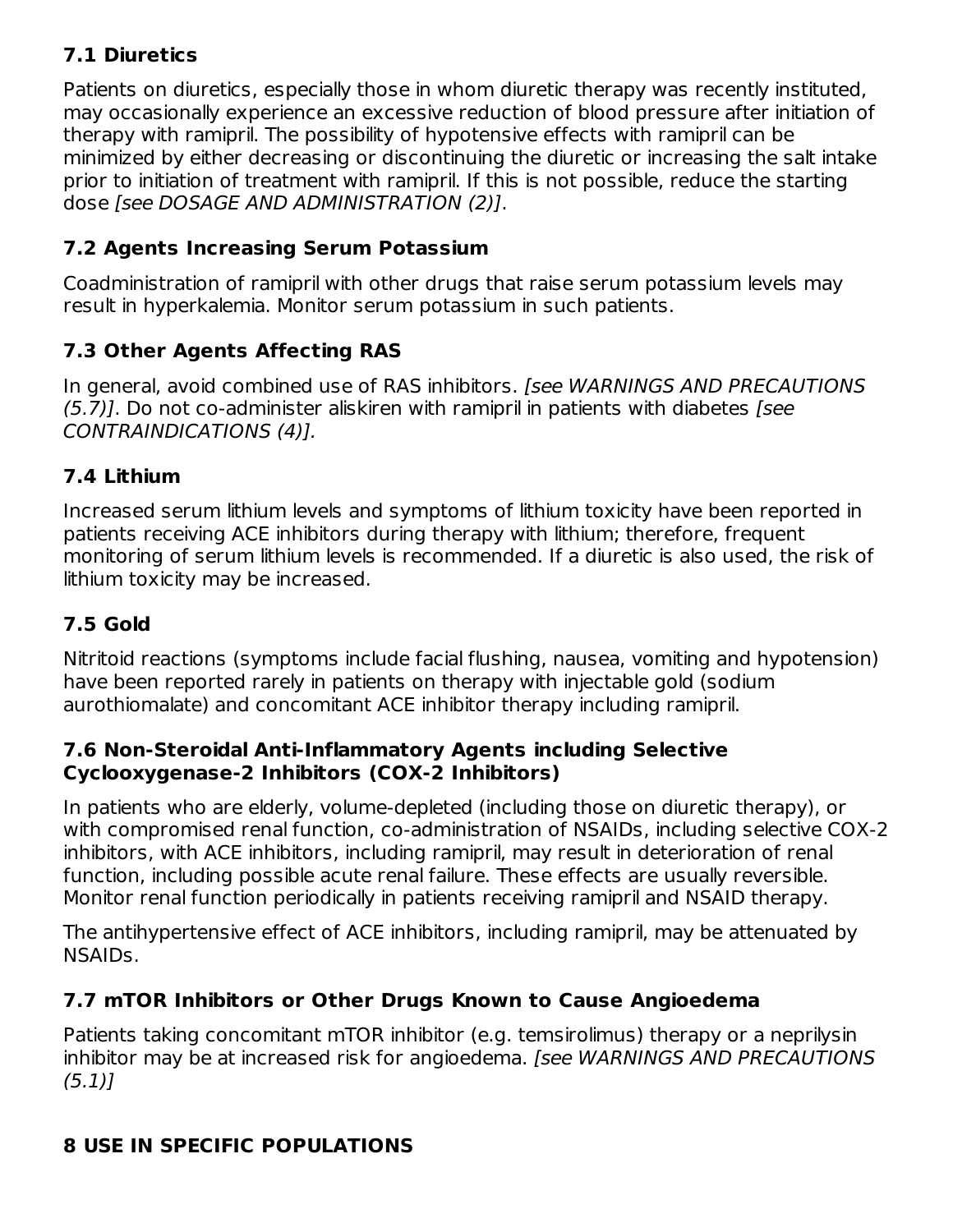### **8.1 Pregnancy**

### **Pregnancy Category D**

Use of drugs that act on the renin-angiotensin system during the second and third trimesters of pregnancy reduces fetal renal function and increases fetal and neonatal morbidity and death. Resulting oligohydramnios can be associated with fetal lung hypoplasia and skeletal deformations. Potential neonatal adverse effects include skull hypoplasia, anuria, hypotension, renal failure, and death. When pregnancy is detected, discontinue ramipril as soon as possible. These adverse outcomes are usually associated with use of these drugs in the second and third trimester of pregnancy. Most epidemiologic studies examining fetal abnormalities after exposure to antihypertensive use in the first trimester have not distinguished drugs affecting the renin-angiotensin system from other antihypertensive agents. Appropriate management of maternal hypertension during pregnancy is important to optimize outcomes for both mother and fetus.

In the unusual case that there is no appropriate alternative to therapy with drugs affecting the renin-angiotensin system for a particular patient, apprise the mother of the potential risk to the fetus. Perform serial ultrasound examinations to assess the intraamniotic environment. If oligohydramnios is observed, discontinue ramipril unless it is considered life-saving for the mother. Fetal testing may be appropriate, based on the week of pregnancy. Patients and physicians should be aware, however, that oligohydramnios may not appear until after the fetus has sustained irreversible injury. Closely observe infants with histories of in utero exposure to ramipril for hypotension, oliguria, and hyperkalemia [see USE IN SPECIFIC POPULATIONS (8.4)].

## **8.3 Nursing Mothers**

Ingestion of a single 10 mg oral dose of ramipril resulted in undetectable amounts of ramipril and its metabolites in breast milk. However, because multiple doses may produce low milk concentrations that are not predictable from a single dose, do not use ramipril in nursing mothers.

## **8.4 Pediatric Use**

### **Neonates with a history of in utero exposure to ramipril**

If oliguria or hypotension occurs, direct attention toward support of blood pressure and renal perfusion. Exchange transfusions or dialysis may be required as a means of reversing hypotension and/or substituting for disordered renal function. Ramipril, which crosses the placenta, can be removed from the neonatal circulation by these means, but limited experience has not shown that such removal is central to the treatment of these infants.

Safety and effectiveness in pediatric patients have not been established. Irreversible kidney damage has been observed in very young rats given a single dose of ramipril.

## **8.5 Geriatric Use**

Of the total number of patients who received ramipril in U.S. clinical studies of ramipril, 11.0% were ≥65 years of age while 0.2% were ≥75 years of age. No overall differences in effectiveness or safety were observed between these patients and younger patients, and other reported clinical experience has not identified differences in responses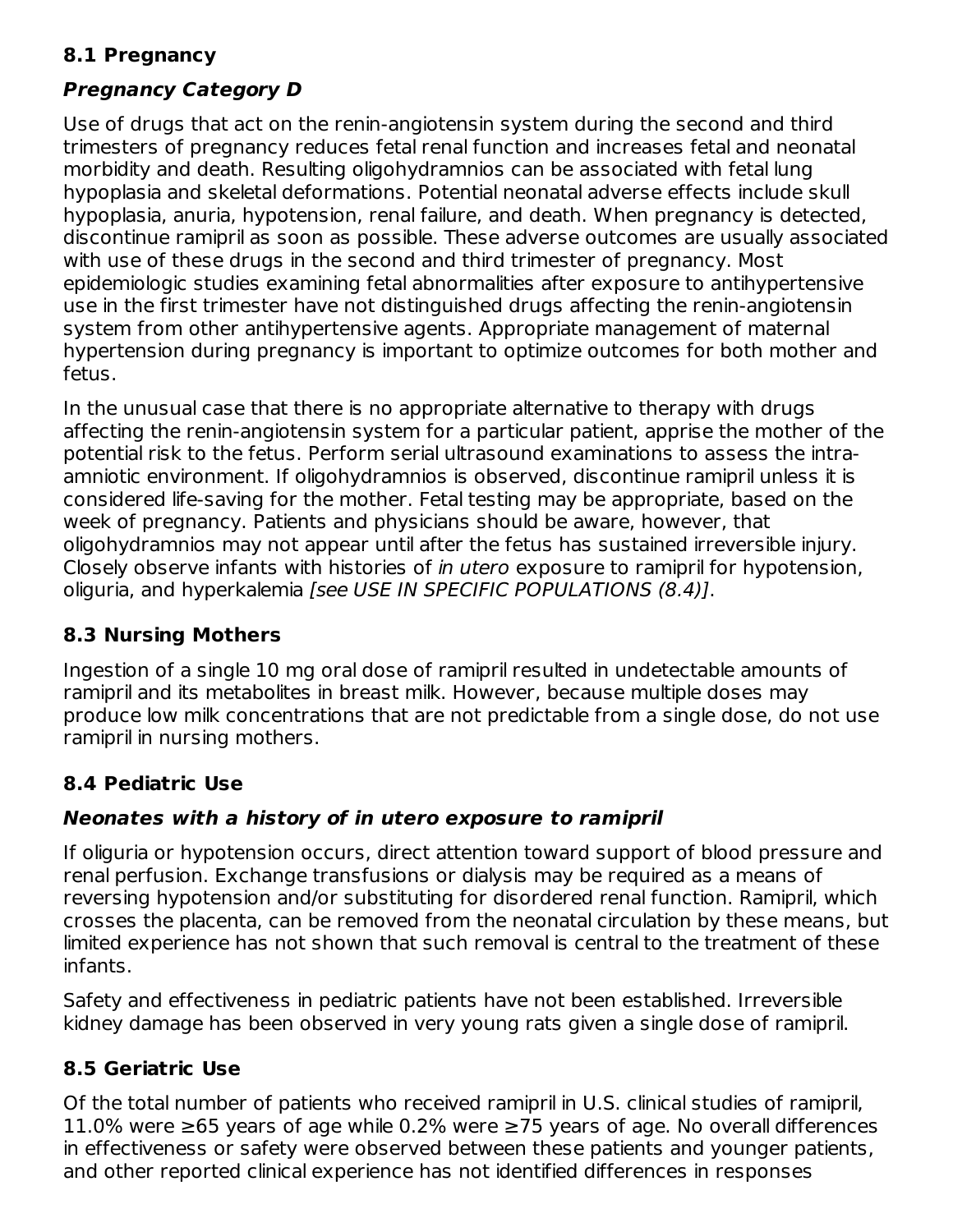between the elderly and younger patients, but a greater sensitivity of some older individuals cannot be ruled out.

One pharmacokinetic study conducted in hospitalized elderly patients indicated that peak ramiprilat levels and area under the plasma concentration-time curve (AUC) for ramiprilat are higher in older patients.

### **8.6 Renal Impairment**

A single-dose pharmacokinetic study was conducted in hypertensive patients with varying degrees of renal impairment who received a single 10 mg dose of ramipril. Patients were stratified into four groups based on initial estimates of creatinine clearance: normal (>80 mL/min), mild impairment (40 to 80 mL/min), moderate impairment (15 to 40 mL/min), and severe impairment (<15 mL/min). On average, the  $\mathsf{AUC}_{0\text{-}24\mathsf{h}}$  for ramiprilat was approximately  $1.7\text{-}$ fold higher, 3.0-fold higher, and 3.2-fold higher in the groups with mild, moderate, and severe renal impairment, respectively, compared to the group with normal renal function. Overall, the results suggest that the starting dose of ramipril should be adjusted downward in patients with moderate-tosevere renal impairment.

# **10 OVERDOSAGE**

Single oral doses of ramipril in rats and mice of 10 g/kg to 11 g/kg resulted in significant lethality. In dogs, oral doses as high as 1 g/kg induced only mild gastrointestinal distress. Limited data on human overdosage are available. The most likely clinical manifestations would be symptoms attributable to hypotension.

Laboratory determinations of serum levels of ramipril and its metabolites are not widely available, and such determinations have, in any event, no established role in the management of ramipril overdose.

No data are available to suggest physiological maneuvers (e.g., maneuvers to change the pH of the urine) that might accelerate elimination of ramipril and its metabolites. Similarly, it is not known which, if any, of these substances can be effectively removed from the body by hemodialysis.

Angiotensin II could presumably serve as a specific antagonist-antidote in the setting of ramipril overdose, but angiotensin II is essentially unavailable outside of scattered research facilities. Because the hypotensive effect of ramipril is achieved through vasodilation and effective hypovolemia, it is reasonable to treat ramipril overdose by infusion of normal saline solution.

## **11 DESCRIPTION**

Ramipril is a 2-aza-bicyclo [3.3.0]-octane-3-carboxylic acid derivative. It is a white, crystalline substance soluble in polar organic solvents and buffered aqueous solutions. Ramipril melts between 105°-112°C.

The CAS Registry Number is 87333-19-5. Ramipril's chemical name is (2S,3aS,6aS)- 1[(S)-N-[(S)-1-Carboxy-3-phenylpropyl] alanyl] octahydrocyclopenta [b]pyrrole-2 carboxylic acid, 1-ethyl ester.

Ramipril capsules USP are supplied as hard gelatin capsules for oral administration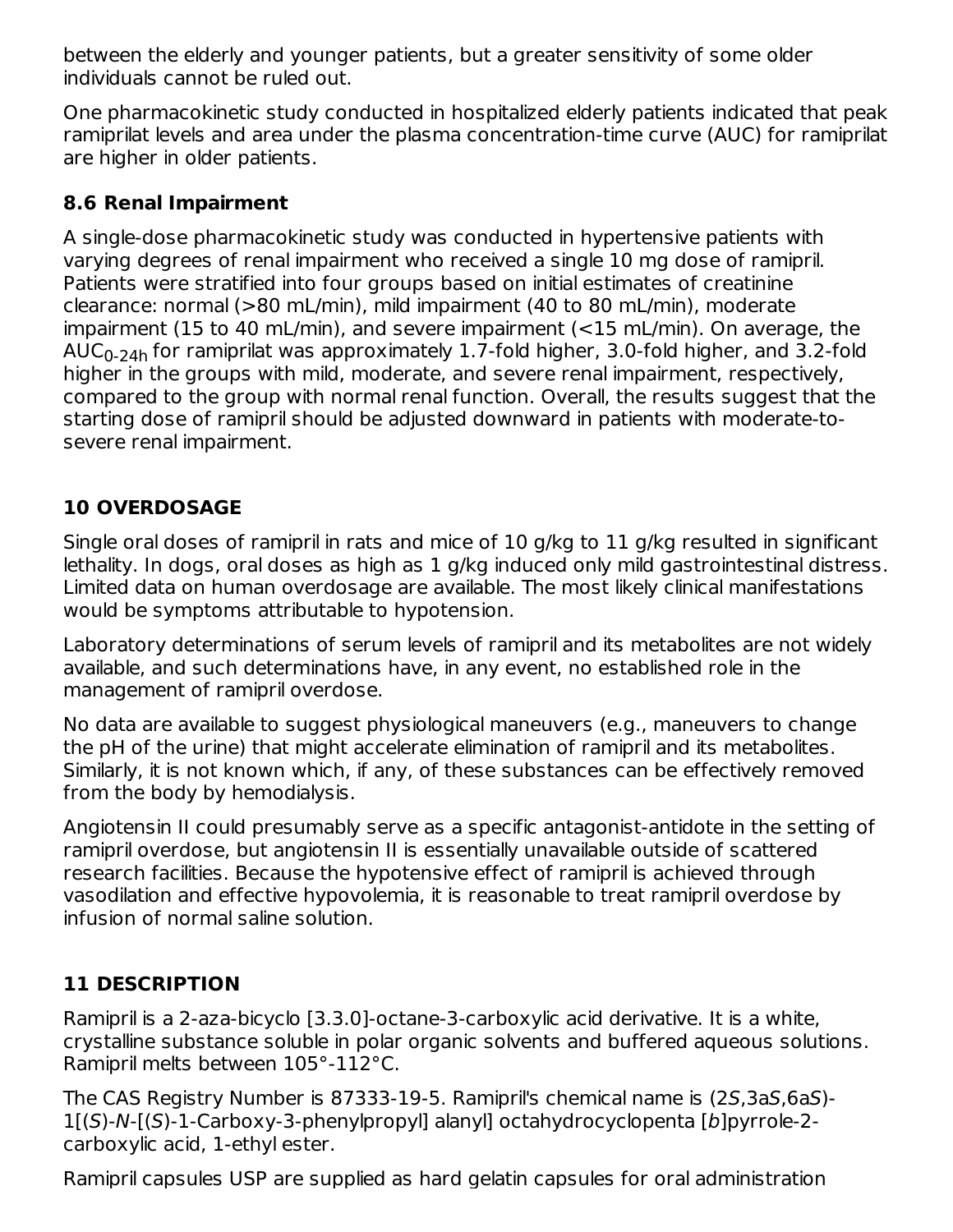Ramipril capsules USP are supplied as hard gelatin capsules for oral administration containing 2.5 mg, 5 mg, and 10 mg of ramipril. The inactive ingredients present are gelatin, meglumine, pregelatinized starch, and titanium dioxide. The 2.5 mg capsule contains D&C yellow #10 and FD&C red #40, the 5 mg capsule shell contains FD&C blue #1 and FD&C red #40, and the 10 mg capsule shell contains FD&C blue #1.

The structural formula for ramipril is:



Its empirical formula is  $C_{23}H_{32}N_2O_5$  and its molecular weight is 416.5.

Ramiprilat, the diacid metabolite of ramipril, is a non-sulfhydryl ACE inhibitor. Ramipril is converted to ramiprilat by hepatic cleavage of the ester group.

# **12 CLINICAL PHARMACOLOGY**

# **12.1 Mechanism of Action**

Ramipril and ramiprilat inhibit ACE in human subjects and animals. Angiotensin converting enzyme is a peptidyl dipeptidase that catalyzes the conversion of angiotensin I to the vasoconstrictor substance, angiotensin II. Angiotensin II also stimulates aldosterone secretion by the adrenal cortex. Inhibition of ACE results in decreased plasma angiotensin II, which leads to decreased vasopressor activity and to decreased aldosterone secretion. The latter decrease may result in a small increase of serum potassium. In hypertensive patients with normal renal function treated with ramipril alone for up to 56 weeks, approximately 4% of patients during the trial had an abnormally high serum potassium and an increase from baseline greater than 0.75 mEq/L, and none of the patients had an abnormally low potassium and a decrease from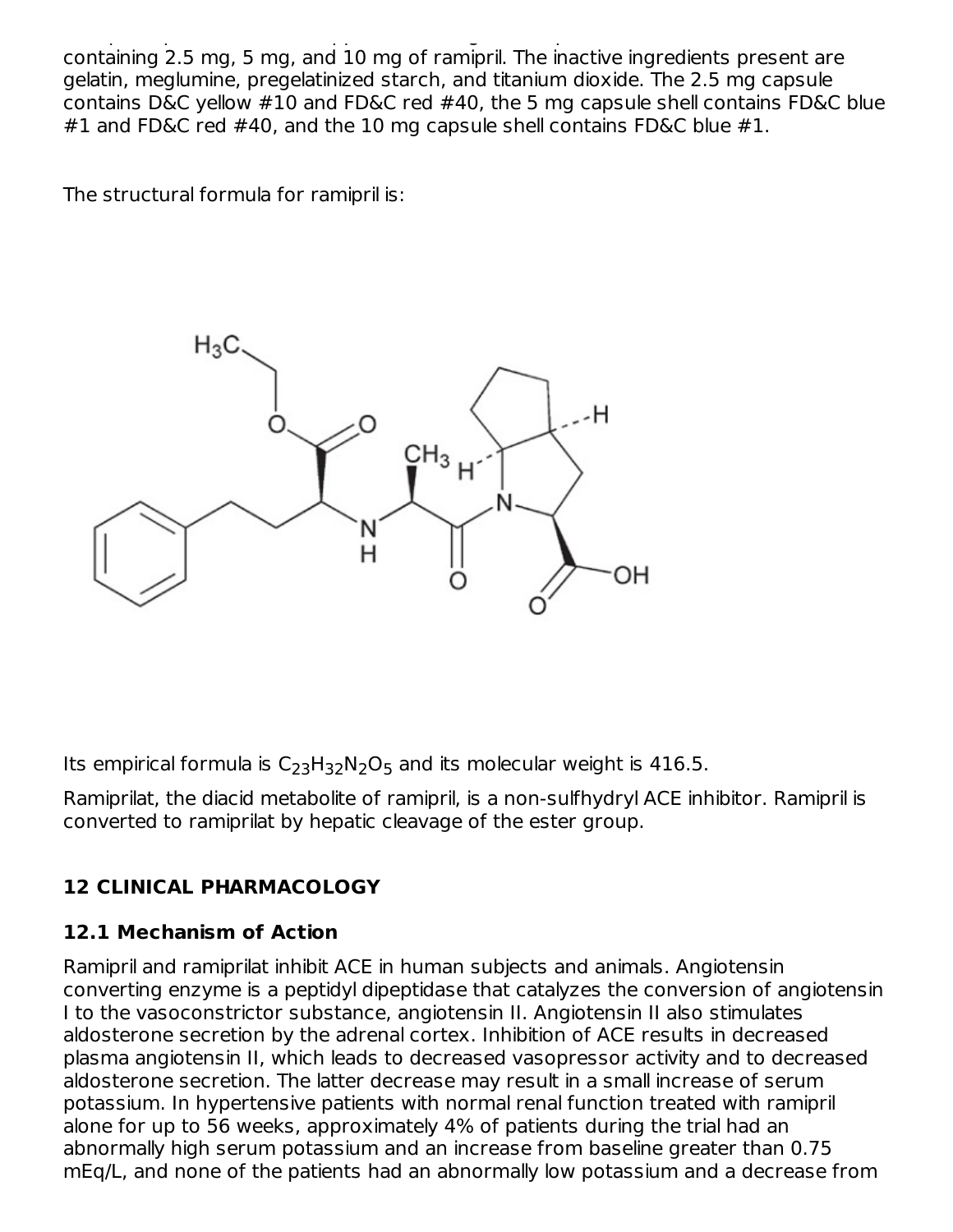baseline greater than 0.75 mEq/L. In the same study, approximately 2% of patients treated with ramipril and hydrochlorothiazide for up to 56 weeks had abnormally high potassium values and an increase from baseline of 0.75 mEq/L or greater; and approximately 2% had abnormally low values and decreases from baseline of 0.75 mEq/L or greater [see WARNINGS AND PRECAUTIONS (5.8)]. Removal of angiotensin II negative feedback on renin secretion leads to increased plasma renin activity.

The effect of ramipril on hypertension appears to result at least in part from inhibition of both tissue and circulating ACE activity, thereby reducing angiotensin II formation in tissue and plasma.

Angiotensin converting enzyme is identical to kininase, an enzyme that degrades bradykinin. Whether increased levels of bradykinin, a potent vasopressor peptide, play a role in the therapeutic effects of ramipril remains to be elucidated.

While the mechanism through which ramipril lowers blood pressure is believed to be primarily suppression of the renin-angiotensin-aldosterone system, ramipril has an antihypertensive effect even in patients with low-renin hypertension. Although ramipril was antihypertensive in all races studied, Black hypertensive patients (usually a low-renin hypertensive population) had a blood pressure lowering response to monotherapy, albeit a smaller average response, than non-Black patients.

### **12.2 Pharmacodynamics**

Single doses of ramipril of 2.5 mg to 20 mg produce approximately 60% to 80% inhibition of ACE activity 4 hours after dosing with approximately 40% to 60% inhibition after 24 hours. Multiple oral doses of ramipril of 2.0 mg or more cause plasma ACE activity to fall by more than 90% 4 hours after dosing, with over 80% inhibition of ACE activity remaining 24 hours after dosing. The more prolonged effect of even small multiple doses presumably reflects saturation of ACE binding sites by ramiprilat and relatively slow release from those sites.

#### **12.3 Pharmacokinetics**

### **Absorption**

Following oral administration of ramipril, peak plasma concentrations (C $_{\sf max}$ ) of ramipril are reached within 1 hour. The extent of absorption is at least 50% to 60%, and is not significantly influenced by the presence of food in the gastrointestinal tract, although the rate of absorption is reduced.

In a trial in which subjects received ramipril capsules or the contents of identical capsules dissolved in water, dissolved in apple juice, or suspended in applesauce, serum ramiprilat levels were essentially unrelated to the use or non-use of the concomitant liquid or food.

#### **Distribution**

Cleavage of the ester group (primarily in the liver) converts ramipril to its active diacid metabolite, ramiprilat. Peak plasma concentrations of ramiprilat are reached 2 to 4 hours after drug intake. The serum protein binding of ramipril is about 73% and that of ramiprilat about 56%; in vitro, these percentages are independent of concentration over the range of 0.01 mcg/mL to 10 mcg/mL.

#### **Metabolism**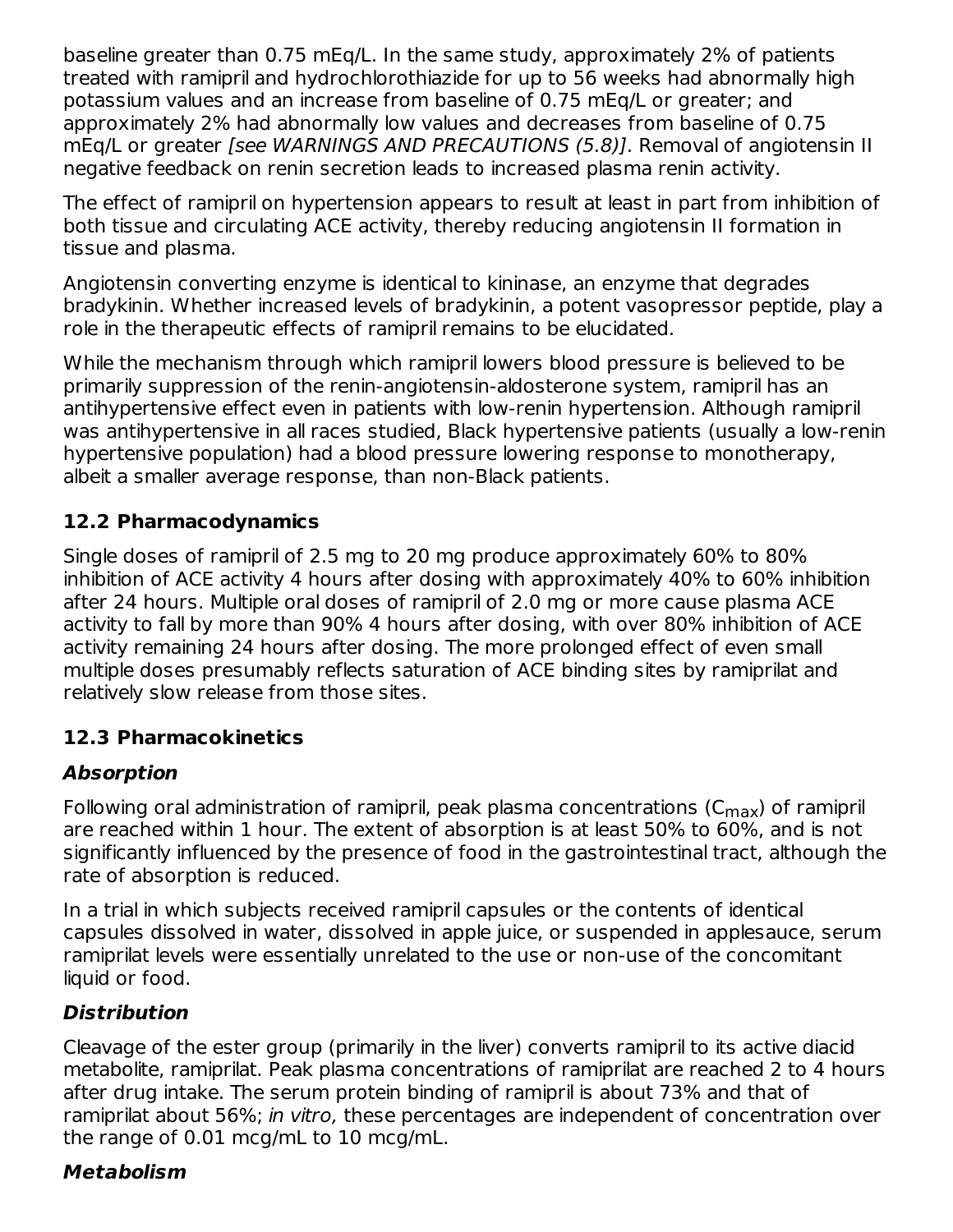Ramipril is almost completely metabolized to ramiprilat, which has about 6 times the ACE inhibitory activity of ramipril, and to the diketopiperazine ester, the diketopiperazine acid, and the glucuronides of ramipril and ramiprilat, all of which are inactive.

Plasma concentrations of ramipril and ramiprilat increase with increased dose, but are not strictly dose-proportional. The 24-hour AUC for ramiprilat, however, is doseproportional over the 2.5 mg to 20 mg dose range. The absolute bioavailabilities of ramipril and ramiprilat were 28% and 44%, respectively, when 5 mg of oral ramipril was compared with the same dose of ramipril given intravenously.

After once-daily dosing, steady-state plasma concentrations of ramiprilat are reached by the fourth dose. Steady-state concentrations of ramiprilat are somewhat higher than those seen after the first dose of ramipril, especially at low doses (2.5 mg), but the difference is clinically insignificant.

Plasma concentrations of ramiprilat decline in a triphasic manner (initial rapid decline, apparent elimination phase, terminal elimination phase). The initial rapid decline, which represents distribution of the drug into a large peripheral compartment and subsequent binding to both plasma and tissue ACE, has a half-life of 2 to 4 hours. Because of its potent binding to ACE and slow dissociation from the enzyme, ramiprilat shows two elimination phases. The apparent elimination phase corresponds to the clearance of free ramiprilat and has a half-life of 9 to 18 hours. The terminal elimination phase has a prolonged half-life (>50 hours) and probably represents the binding/dissociation kinetics of the ramiprilat/ACE complex. It does not contribute to the accumulation of the drug. After multiple daily doses of ramipril 5 mg to 10 mg, the half-life of ramiprilat concentrations within the therapeutic range was 13 to 17 hours.

In patients with creatinine clearance <40 mL/min/1.73 m<sup>2</sup>, peak levels of ramiprilat are approximately doubled, and trough levels may be as much as quintupled. In multipledose regimens, the total exposure to ramiprilat (AUC) in these patients is 3 to 4 times as large as it is in patients with normal renal function who receive similar doses.

In patients with impaired liver function, the metabolism of ramipril to ramiprilat appears to be slowed, possibly because of diminished activity of hepatic esterases, and plasma ramipril levels in these patients are increased about 3-fold. Peak concentrations of ramiprilat in these patients, however, are not different from those seen in subjects with normal hepatic function, and the effect of a given dose on plasma ACE activity does not vary with hepatic function.

### **Excretion**

After oral administration of ramipril, about 60% of the parent drug and its metabolites are eliminated in the urine, and about 40% is found in the feces. Drug recovered in the feces may represent both biliary excretion of metabolites and/or unabsorbed drug, however the proportion of a dose eliminated by the bile has not been determined. Less than 2% of the administered dose is recovered in urine as unchanged ramipril.

The urinary excretion of ramipril, ramiprilat, and their metabolites is reduced in patients with impaired renal function. Compared to normal subjects, patients with creatinine clearance <40 mL/min/1.73 m<sup>2</sup>had higher peak and trough ramiprilat levels and slightly longer times to peak concentrations.

# **13 NONCLINICAL TOXICOLOGY**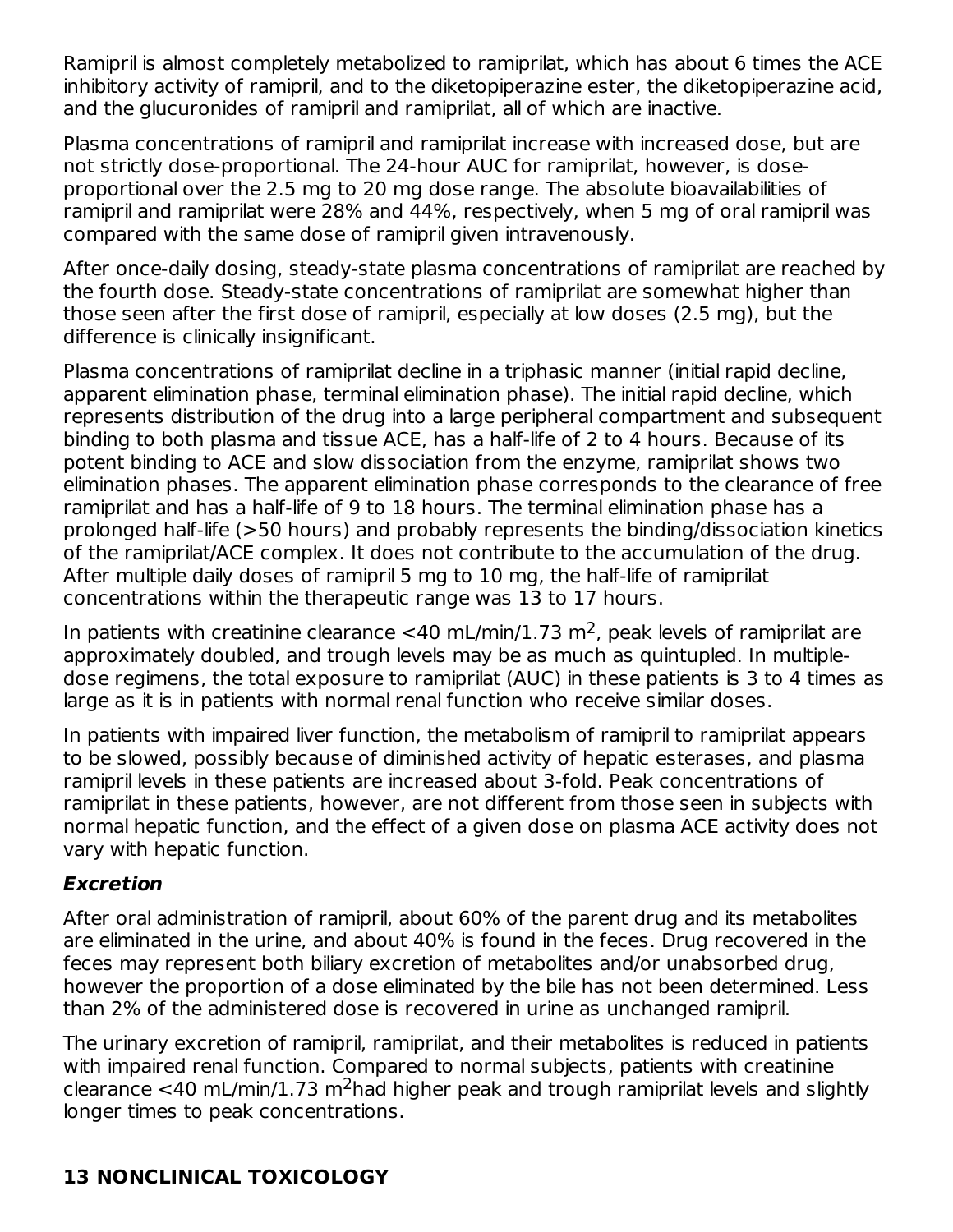### **13.1 Carcinogenesis, Mutagenesis, Impairment of Fertility**

No evidence of a tumorigenic effect was found when ramipril was given by gavage to rats for up to 24 months at doses of up to 500 mg/kg/day or to mice for up to 18 months at doses of up to 1000 mg/kg/day. (For either species, these doses are about 200 times the maximum recommended human dose when compared on the basis of body surface area.) No mutagenic activity was detected in the Ames test in bacteria, the micronucleus test in mice, unscheduled DNA synthesis in a human cell line, or a forward gene-mutation assay in a Chinese hamster ovary cell line. Several metabolites and degradation products of ramipril were also negative in the Ames test. A study in rats with dosages as great as 500 mg/kg/day did not produce adverse effects on fertility.

No teratogenic effects of ramipril were seen in studies of pregnant rats, rabbits, and cynomolgus monkeys. On a body surface area basis, the doses used were up to approximately 400 times (in rats and monkeys) and 2 times (in rabbits) the recommended human dose.

## **14 CLINICAL STUDIES**

#### **14.1 Hypertension**

Ramipril has been compared with other ACE inhibitors, beta-blockers, and thiazide diuretics as monotherapy for hypertension. It was approximately as effective as other ACE inhibitors and as atenolol.

Administration of ramipril to patients with mild to moderate hypertension results in a reduction of both supine and standing blood pressure to about the same extent with no compensatory tachycardia. Symptomatic postural hypotension is infrequent, although it can occur in patients who are salt- and/or volume-depleted [see WARNINGS AND PRECAUTIONS (5.5)].

Use of ramipril in combination with thiazide diuretics gives a blood pressure lowering effect greater than that seen with either agent alone.

In single-dose studies, doses of 5 mg to 20 mg of ramipril lowered blood pressure within 1 to 2 hours, with peak reductions achieved 3 to 6 hours after dosing. The antihypertensive effect of a single dose persisted for 24 hours. In longer term (4 to 12 weeks) controlled studies, once-daily doses of 2.5 mg to 10 mg were similar in their effect, lowering supine or standing systolic and diastolic blood pressures 24 hours after dosing by about 6/4 mmHg more than placebo. In comparisons of peak vs. trough effect, the trough effect represented about 50 to 60% of the peak response. In a titration study comparing divided (bid) vs. qd treatment, the divided regimen was superior, indicating that for some patients, the antihypertensive effect with once-daily dosing is not adequately maintained.

In most trials, the antihypertensive effect of ramipril increased during the first several weeks of repeated measurements. The antihypertensive effect of ramipril has been shown to continue during long-term therapy for at least 2 years. Abrupt withdrawal of ramipril has not resulted in a rapid increase in blood pressure. Ramipril has been compared with other ACE inhibitors, beta-blockers, and thiazide diuretics. Ramipril was approximately as effective as other ACE inhibitors and as atenolol. In both Caucasians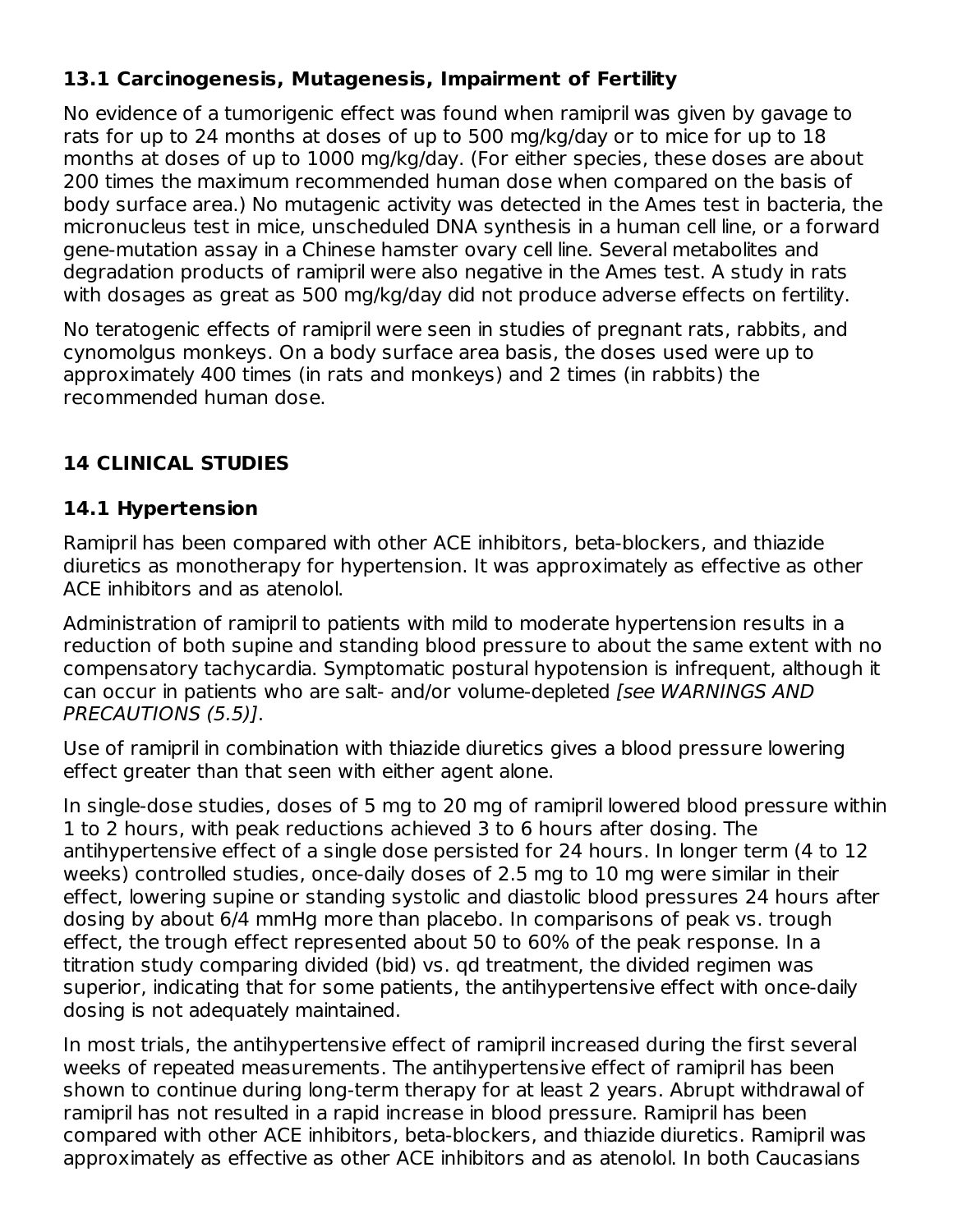and Blacks, hydrochlorothiazide (25 or 50 mg) was significantly more effective than ramipril.

Ramipril was less effective in blacks than in Caucasians. The effectiveness of ramipril was not influenced by age, sex, or weight.

In a baseline controlled study of 10 patients with mild essential hypertension, blood pressure reduction was accompanied by a 15% increase in renal blood flow. In healthy volunteers, glomerular filtration rate was unchanged.

#### **14.2 Reduction in Risk of Myocardial Infarction, Stroke, and Death from Cardiovascular Causes**

The HOPE study was a large, multicenter, randomized, double-blind, placebo-controlled, 2 x 2 factorial design study conducted in 9541 patients (4645 on ramipril) who were 55 years or older and considered at high risk of developing a major cardiovascular event because of a history of coronary artery disease, stroke, peripheral vascular disease, or diabetes that was accompanied by at least one other cardiovascular risk factor (hypertension, elevated total cholesterol levels, low HDL levels, cigarette smoking, or documented microalbuminuria). Patients were either normotensive or under treatment with other antihypertensive agents. Patients were excluded if they had clinical heart failure or were known to have a low ejection fraction (<0.40). This study was designed to examine the long-term (mean of 5 years) effects of ramipril (10 mg orally once daily) on the combined endpoint of myocardial infarction, stroke, or death from cardiovascular causes.

The HOPE study results showed that ramipril (10 mg/day) significantly reduced the rate of myocardial infarction, stroke, or death from cardiovascular causes (826/4652 vs. 651/4645, relative risk 0.78), as well as the rates of the 3 components of the combined endpoint. The relative risk of the composite outcomes in the ramipril group as compared to the placebo group was 0.78% (95% confidence interval, 0.70–0.86). The effect was evident after about 1 year of treatment.

| <b>Outcome</b>                                                                      | Ramipril<br><b>Placebo</b><br>$(N=4645)$<br>$(N=4652)$<br>n(%)<br>n(%) |             | <b>Relative Risk</b><br>(95% CI)<br><b>P-Value</b> |  |  |
|-------------------------------------------------------------------------------------|------------------------------------------------------------------------|-------------|----------------------------------------------------|--|--|
| <b>Combined Endpoint</b>                                                            |                                                                        |             |                                                    |  |  |
| Myocardial infarction, stroke, or 826 (17.8%)<br>death from cardiovascular<br>cause |                                                                        | 651 (14.0%) | $0.78(0.70-0.86)$<br>$P = 0.0001$                  |  |  |
| <b>Component Endpoint</b>                                                           |                                                                        |             |                                                    |  |  |
| Death from cardiovascular<br>causes                                                 | 377 (8.1%)                                                             | 282 (6.1%)  | $0.74(0.64-0.87)$<br>$P = 0.0002$                  |  |  |
| Myocardial infarction                                                               | 570 (12.3%)                                                            | 459 (9.9%)  | $0.80(0.70-0.90)$<br>$P = 0.0003$                  |  |  |
| Stroke                                                                              | 226 (4.9%)                                                             | 156 (3.4%)  | $0.68(0.56 - 0.84)$<br>$P = 0.0002$                |  |  |
| <b>Overall Mortality</b>                                                            |                                                                        |             |                                                    |  |  |
| Death from any cause                                                                | 569 (12.2%)                                                            | 482 (10.4%) | $0.84(0.75-0.95)$                                  |  |  |

#### **Table 3. Summary of Combined Components and Endpoints—HOPE Study**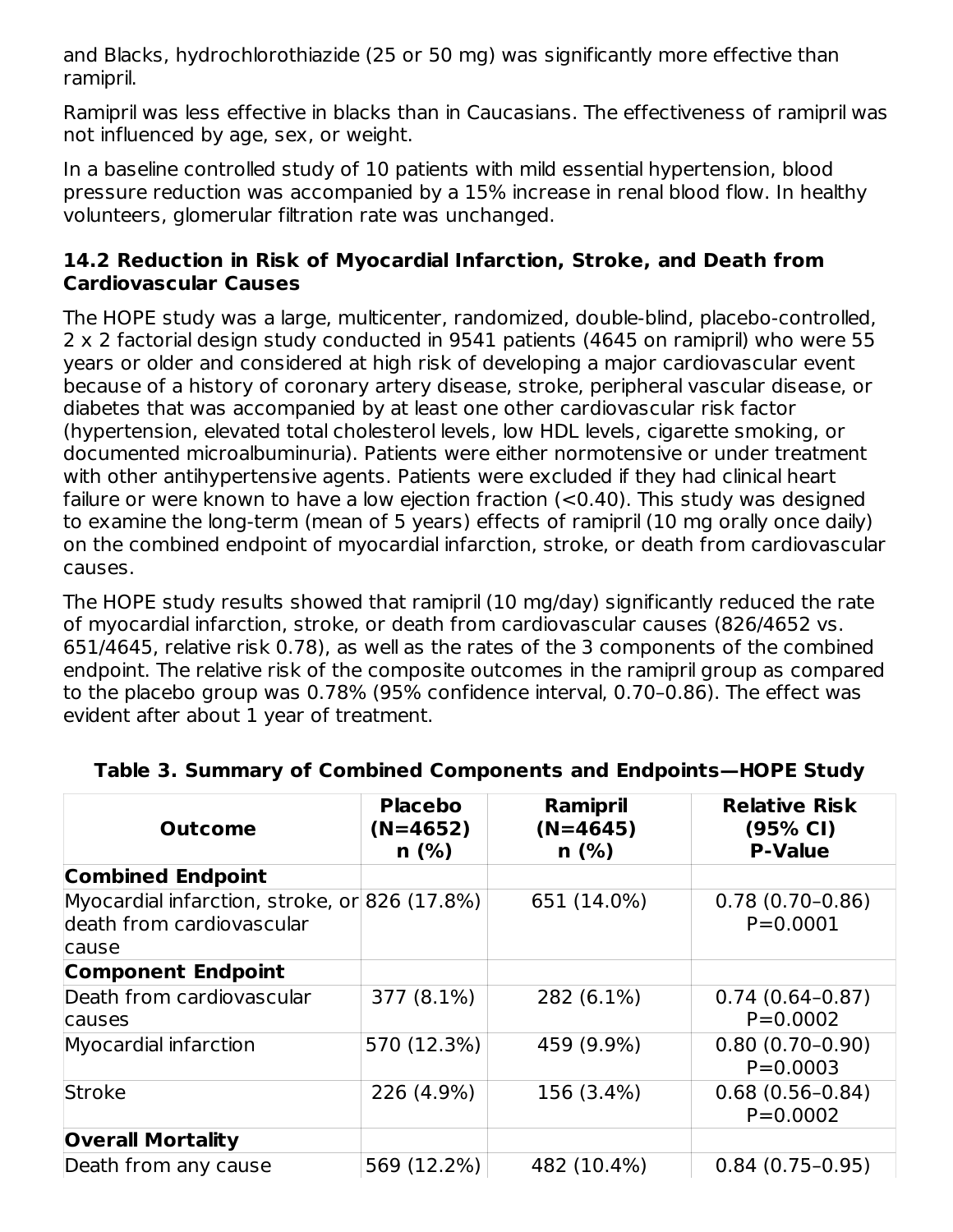| $P = 0.005$ |  |
|-------------|--|
|-------------|--|





Ramipril was effective in different demographic subgroups (i.e., gender, age), subgroups defined by underlying disease (e.g., cardiovascular disease, hypertension), and subgroups defined by concomitant medication. There were insufficient data to determine whether or not ramipril was equally effective in ethnic subgroups.

This study was designed with a prespecified substudy in diabetics with at least one other cardiovascular risk factor. Effects of ramipril on the combined endpoint and its components were similar in diabetics (N=3577) to those in the overall study population.

| Table 4. Summary of Combined Endpoints and Components in |  |
|----------------------------------------------------------|--|
| Diabetics-HOPE Study                                     |  |

| <b>Outcome</b>                                                          | <b>Placebo</b><br>$(N=1769)$<br>n(%) | Ramipril<br>$(N=1808)$<br>n(%) | <b>Relative Risk</b><br><b>Reduction</b><br>(95% CI)<br><b>P-Value</b> |  |  |
|-------------------------------------------------------------------------|--------------------------------------|--------------------------------|------------------------------------------------------------------------|--|--|
| <b>Combined Endpoint</b>                                                |                                      |                                |                                                                        |  |  |
| Myocardial infarction,<br>stroke, or death from<br>cardiovascular cause | 351 (19.8%)                          | 277 (15.3%)                    | $0.25(0.12-0.36)$<br>$P = 0.0004$                                      |  |  |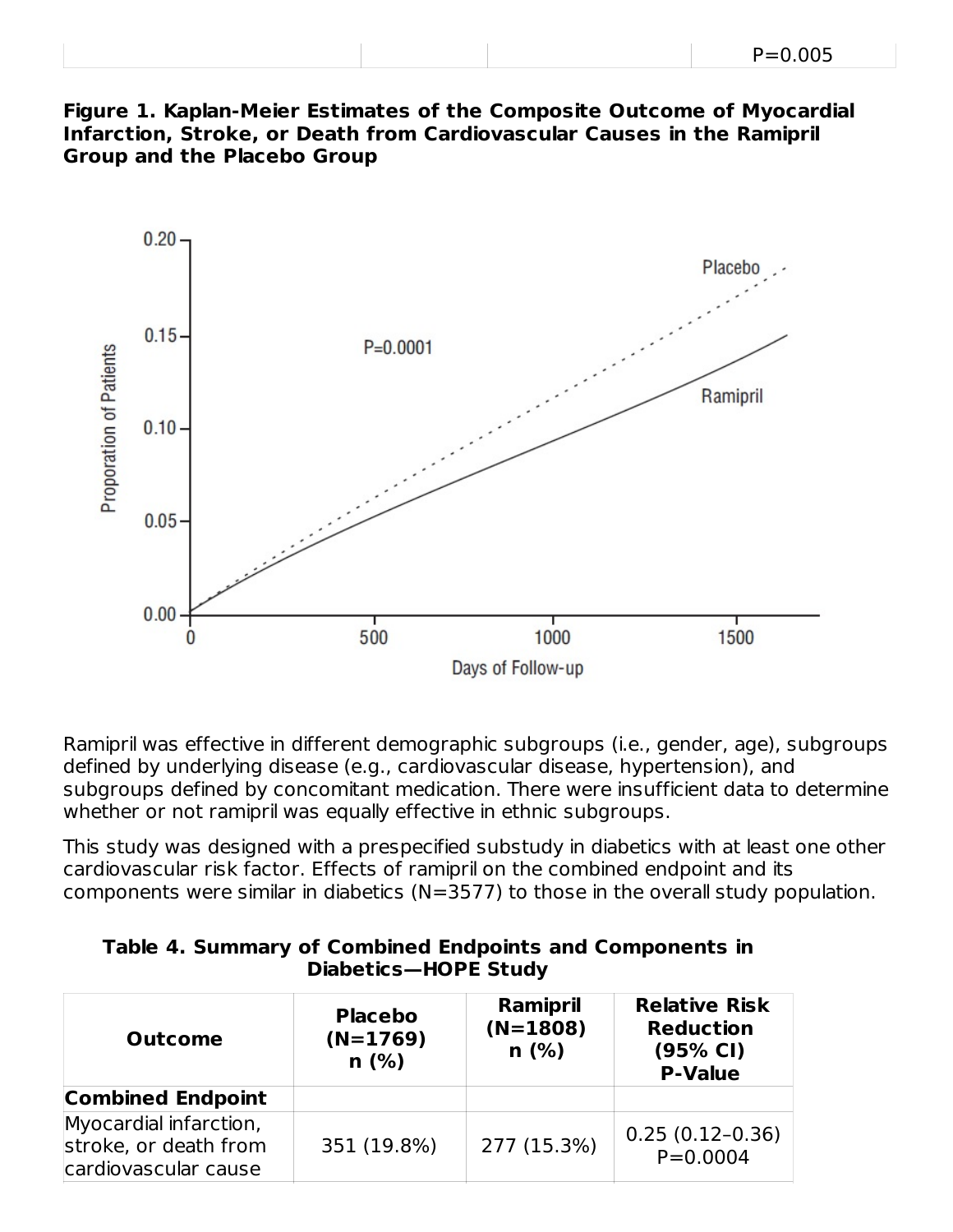| <b>Component Endpoint</b>           |             |             |                                   |
|-------------------------------------|-------------|-------------|-----------------------------------|
| Death from<br>cardiovascular causes | 172 (9.7%)  | 112 (6.2%)  | $0.37(0.21-0.51)$<br>$P = 0.0001$ |
| Myocardial infarction               | 229 (12.9%) | 185 (10.2%) | $0.22(0.06-0.36)$<br>$P = 0.01$   |
| Stroke                              | 108 (6.1%)  | 76 (4.2%)   | $0.33(0.10-0.50)$<br>$P = 0.007$  |

#### **Figure 2. The Beneficial Effect of Treatment with Ramipril on the Composite Outcome of Myocardial Infarction, Stroke, or Death from Cardiovascular Causes Overall and in Various Subgroups**

| Overall                               | No. of<br><b>Patients</b><br>9297 | Incidence of<br>Composite<br>Outcome<br>in Placebo<br>Group<br>17.8 |                                                                                          |
|---------------------------------------|-----------------------------------|---------------------------------------------------------------------|------------------------------------------------------------------------------------------|
| Cardiovascular disease                | 8162                              | 18.7                                                                |                                                                                          |
| No cardiovascular disease             | 1135                              | 10.2                                                                |                                                                                          |
| <b>Diabetes</b>                       | 3577                              | 19.8                                                                |                                                                                          |
| No diabetes                           | 5720                              | 16.5                                                                |                                                                                          |
| Age $<$ 65 yr                         | 4169                              | 14.2                                                                |                                                                                          |
| Age $>65$ yr                          | 5128                              | 20.7                                                                |                                                                                          |
| Male sex                              | 6817                              | 18.7                                                                |                                                                                          |
| Female sex                            | 2480                              | 14.4                                                                |                                                                                          |
| Hypertension                          | 4355                              | 19.5                                                                |                                                                                          |
| No hypertension                       | 4942                              | 16.3                                                                |                                                                                          |
| History of coronary artery disease    | 7477                              | 18.6                                                                |                                                                                          |
| No history of coronary artery disease | 1820                              | 14.2                                                                |                                                                                          |
| Prior myocardial infarction           | 4892                              | 20.9                                                                |                                                                                          |
| No prior myocardial infarction        | 4405                              | 14.2                                                                |                                                                                          |
| Cerebrovascular disease               | 1013                              | 25.9                                                                |                                                                                          |
| No cerebrovascular disease            | 8284                              | 16.7                                                                |                                                                                          |
| Peripheral vascular disease           | 4051                              | 22.0                                                                |                                                                                          |
| No peripheral vascular disease        | 5246                              | 14.3                                                                |                                                                                          |
| Microalbuminuria                      | 1956                              | 26.4                                                                |                                                                                          |
| No Microalbuminuria                   | 7341                              | 15.4                                                                |                                                                                          |
|                                       |                                   |                                                                     | 0.8<br>1.2<br>0.6<br>1.0<br>Relative Risk in Ramipril Group<br>(95% confidence interval) |

Cerebrovascular disease was defined as stroke or transient ischemic attacks. The size of each symbol is proportional to the number of patients in each group. The dashed line indicates overall relative risk.

The benefits of Ramipril were observed among patients who were taking aspirin or other antiplatelet agents, beta- blockers, and lipid-lowering agents as well as diuretics and calcium channel blockers.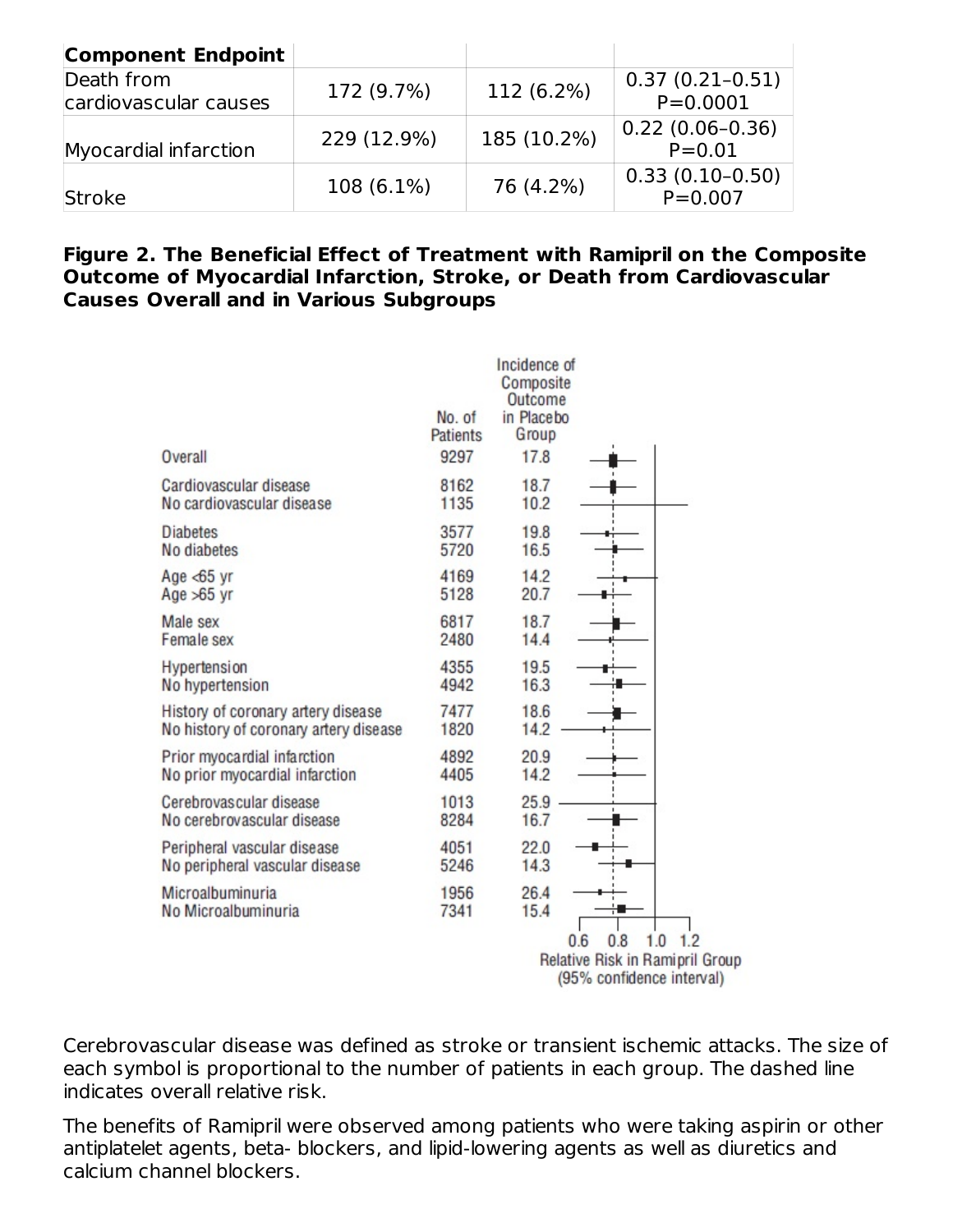### **14.3 Heart Failure Post-Myocardial Infarction**

Ramipril was studied in the AIRE trial. This was a multinational (mainly European) 161 center, 2006-patient, double-blind, randomized, parallel-group study comparing ramipril to placebo in stable patients, 2 to 9 days after an acute myocardial infarction, who had shown clinical signs of congestive heart failure at any time after the myocardial infarction. Patients in severe (NYHA class IV) heart failure, patients with unstable angina, patients with heart failure of congenital or valvular etiology, and patients with contraindications to ACE inhibitors were all excluded. The majority of patients had received thrombolytic therapy at the time of the index infarction, and the average time between infarction and initiation of treatment was 5 days.

Patients randomized to ramipril treatment were given an initial dose of 2.5 mg twice daily. If the initial regimen caused undue hypotension, the dose was reduced to 1.25 mg, but in either event doses were titrated upward (as tolerated) to a target regimen (achieved in 77% of patients randomized to ramipril) of 5 mg twice daily. Patients were then followed for an average of 15 months, with the range of follow-up between 6 and 46 months.

The use of ramipril was associated with a 27% reduction (p=0.002) in the risk of death from any cause; about 90% of the deaths that occurred were cardiovascular, mainly sudden death. The risks of progression to severe heart failure and of congestive heart failure-related hospitalization were also reduced, by 23% ( $p=0.017$ ) and 26% ( $p=0.011$ ), respectively. The benefits of ramipril therapy were seen in both genders, and they were not affected by the exact timing of the initiation of therapy, but older patients may have had a greater benefit than those under 65. The benefits were seen in patients on (and not on) various concomitant medications. At the time of randomization these included aspirin (about 80% of patients), diuretics (about 60%), organic nitrates (about 55%), beta-blockers (about 20%), calcium channel blockers (about 15%), and digoxin (about 12%).

## **16 HOW SUPPLIED/STORAGE AND HANDLING**

Ramipril capsules USP are available in 2.5 mg, 5 mg, and 10 mg hard gelatin capsules. Descriptions of Ramipril capsules USP are summarized below.

Ramipril capsules USP, 2.5 mg are: Size "4" capsules with orange cap, imprinted with 'LUPIN' in black ink and orange body imprinted with 'RAMIPRIL 2.5 mg' in black ink, containing white to off-white powder.

NDC 68180-589-09 bottles of 90

NDC 68180-589-01 bottles of 100

NDC 68180-589-02 bottles of 500

Ramipril capsules USP, 5 mg are: Size "4" capsules with red cap, imprinted with 'LUPIN' in black ink and red body imprinted with 'RAMIPRIL 5 mg' in black ink, containing white to off-white powder.

NDC 68180-590-09 bottles of 90

NDC 68180-590-01 bottles of 100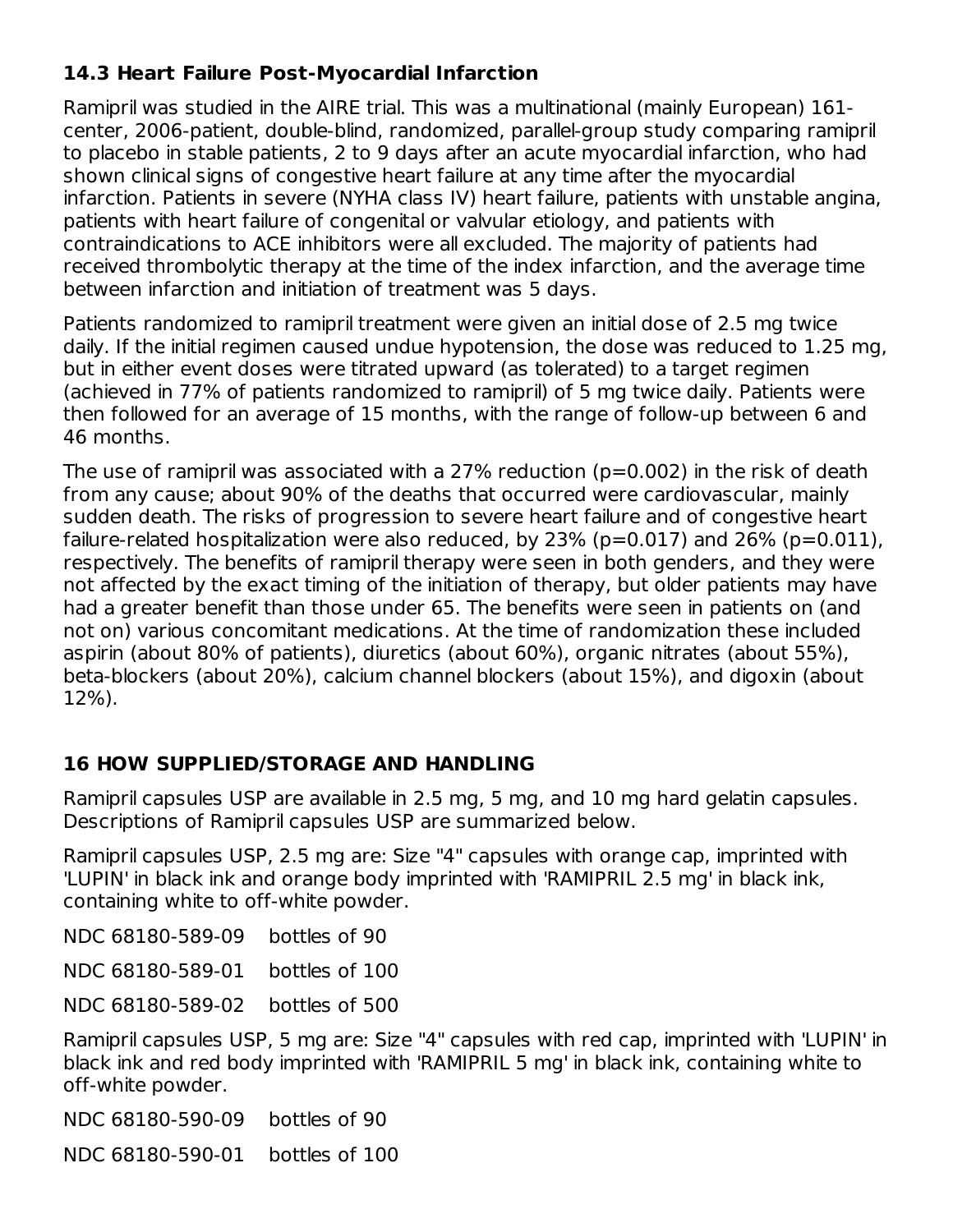NDC 68180-590-02 bottles of 500

Ramipril capsules USP, 10 mg are: Size "4" capsules with light blue cap, imprinted with 'LUPIN' in black ink and light blue body imprinted with 'RAMIPRIL 10 mg' in black ink, containing white to off-white powder.

NDC 68180-591-09 bottles of 90

NDC 68180-591-01 bottles of 100

NDC 68180-591-02 bottles of 500

Dispense in light-resistant, tight container with child-resistant closure.

Store at 20° to 25°C (68° to 77°F) [See USP Controlled Room Temperature].

### **17 PATIENT COUNSELING INFORMATION**

#### **Angioedema**

Angioedema, including laryngeal edema, can occur with treatment with ACE inhibitors, especially following the first dose. Advise patients to immediately report any signs or symptoms suggesting angioedema (swelling of face, eyes, lips, or tongue, or difficulty in breathing) and to temporarily discontinue drug until they have consulted with the prescribing physician.

#### **Neutropenia**

Advise patients to promptly report any indication of infection (e.g., sore throat, fever), which could be a sign of neutropenia.

#### **Symptomatic Hypotension**

Inform patients that light-headedness can occur, especially during the first days of therapy, and it should be reported. Advise patients to discontinue ramipril if syncope (fainting) occurs, and to follow up with their health care providers.

Inform patients that inadequate fluid intake or excessive perspiration, diarrhea, or vomiting while taking ramipril can lead to an excessive fall in blood pressure, with the same consequences of lightheadedness and possible syncope.

#### **Pregnancy**

Tell female patients of childbearing age about the consequences of exposure to ramipril during pregnancy. Discuss treatment options with women planning to become pregnant. Ask patients to report pregnancies to their physicians as soon as possible.

#### **Hyperkalemia**

Advise patients not to use salt substitutes containing potassium without consulting their physician.

Manufactured for:

#### **Lupin Pharmaceuticals, Inc.**

Baltimore, Maryland 21202

United States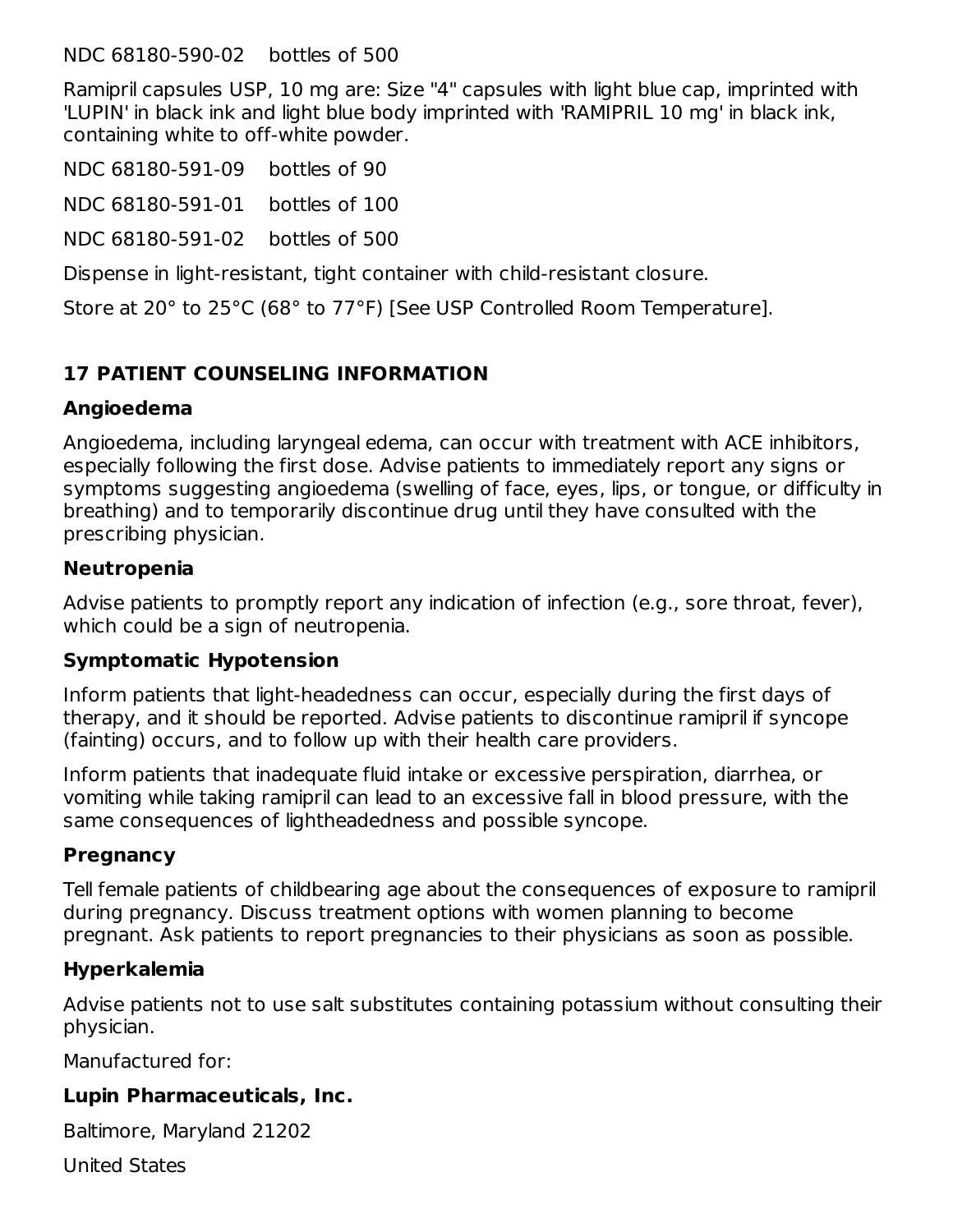Revised: March 2021 **ID#: 266878** 

#### **PACKAGE LABEL.PRINCIPAL DISPLAY PANEL**

Ramipril Capsules 2.5 mg – Bottle of 90s NDC 68180-589-09 bottles of 90



| Ramipril Capsules    |  |
|----------------------|--|
| 5 mg – Bottle of 90s |  |
| NDC 68180-590-09     |  |

bottles of 90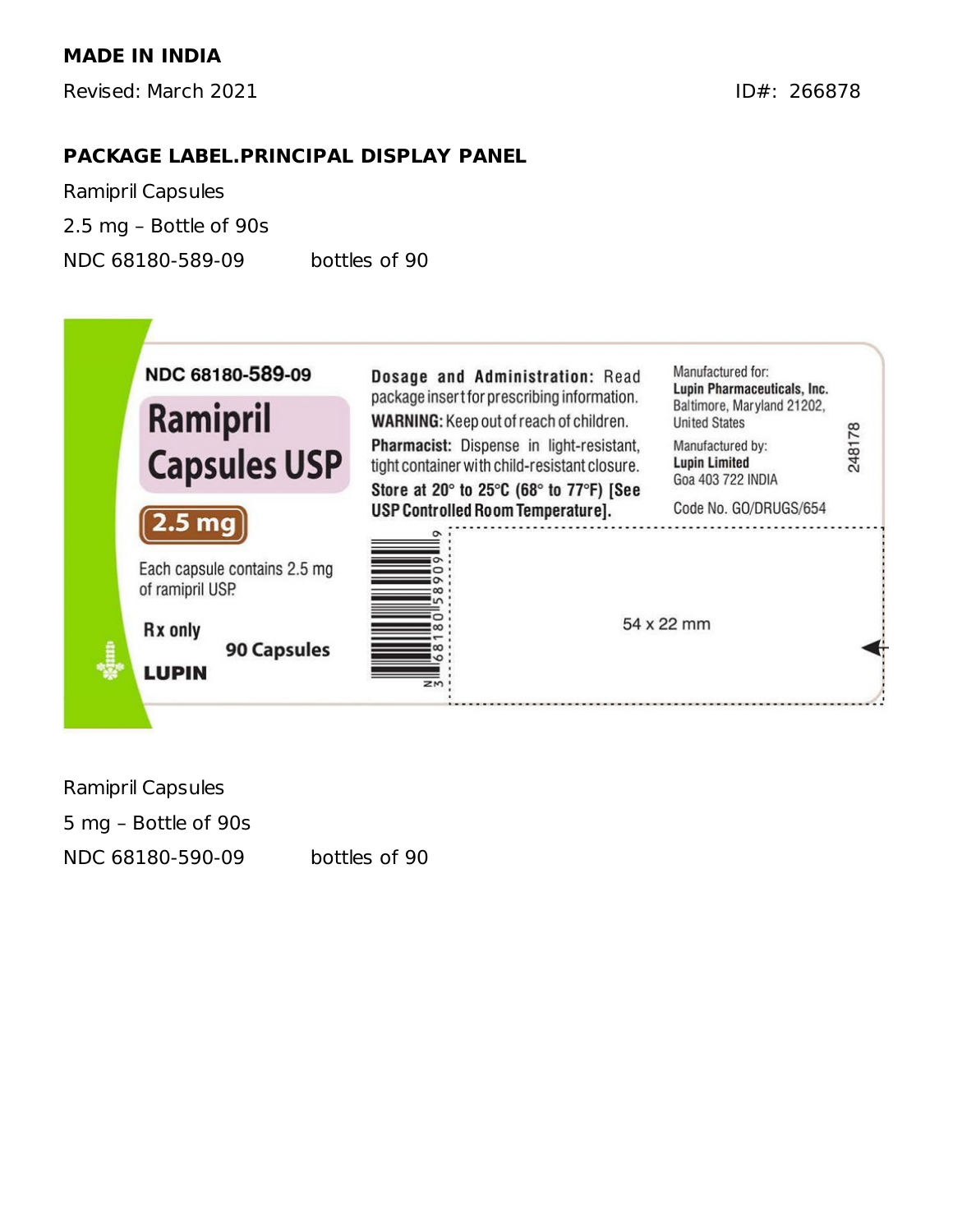

Ramipril Capsules

10 mg – Bottle of 90s

NDC 68180-591-09 bottles of 90



Ramipril Capsules 2.5 mg – Bottle of 90s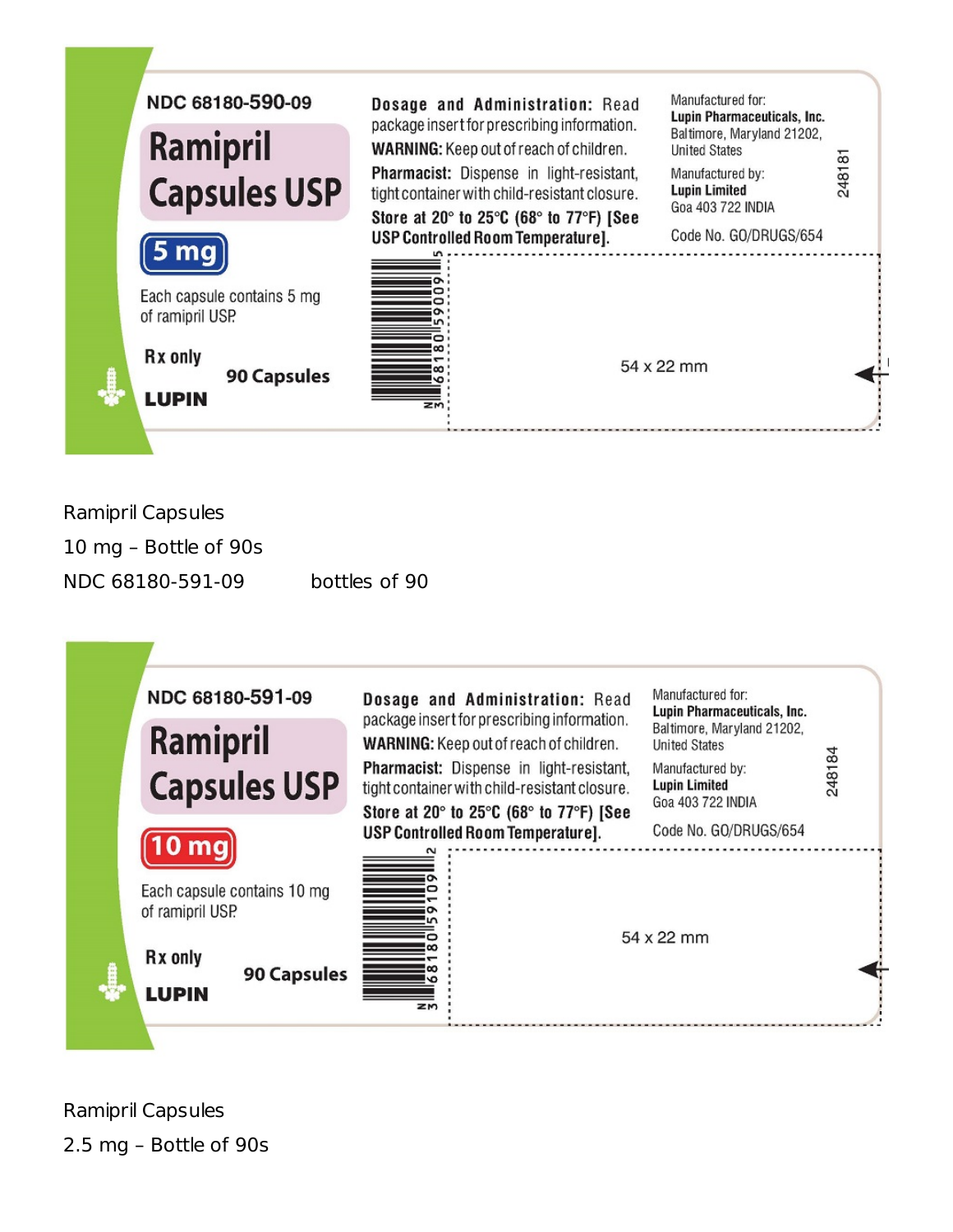

Ramipril Capsules 5 mg – Bottle of 90s NDC 68180-590-09 bottles of 90



Ramipril Capsules 10 mg – Bottle of 90s NDC 68180-591-09 bottles of 90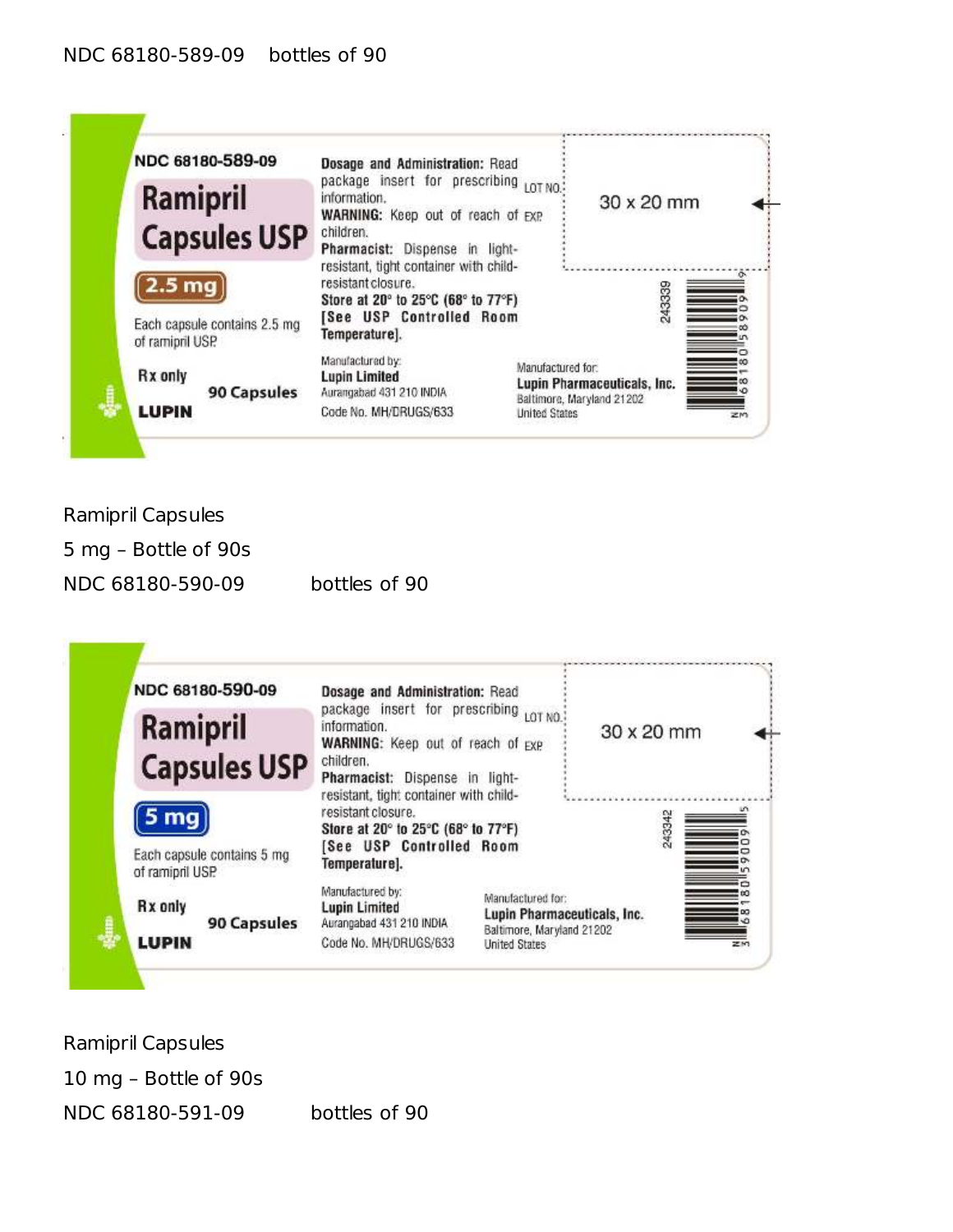

| <b>RAMIPRIL</b>                                            |                |                                |  |                           |                   |
|------------------------------------------------------------|----------------|--------------------------------|--|---------------------------|-------------------|
| ramipril capsule                                           |                |                                |  |                           |                   |
| <b>Product Information</b>                                 |                |                                |  |                           |                   |
|                                                            |                |                                |  |                           |                   |
| <b>Product Type</b>                                        |                | <b>HUMAN PRESCRIPTION DRUG</b> |  | <b>Item Code (Source)</b> | NDC:68180-589     |
| <b>Route of Administration</b>                             |                | <b>ORAL</b>                    |  |                           |                   |
|                                                            |                |                                |  |                           |                   |
| <b>Active Ingredient/Active Moiety</b>                     |                |                                |  |                           |                   |
|                                                            |                | <b>Ingredient Name</b>         |  | <b>Basis of Strength</b>  | <b>Strength</b>   |
| RAMIPRIL (UNII: L35JN3I7SJ) (RAMIPRILAT - UNII:6N5U4QFC3G) |                |                                |  | <b>RAMIPRIL</b>           | 2.5 <sub>mg</sub> |
|                                                            |                |                                |  |                           |                   |
|                                                            |                |                                |  |                           |                   |
| <b>Inactive Ingredients</b>                                |                |                                |  |                           |                   |
|                                                            |                | <b>Ingredient Name</b>         |  |                           | <b>Strength</b>   |
| D&C YELLOW NO. 10 (UNII: 35SW5USQ3G)                       |                |                                |  |                           |                   |
| FD&C RED NO. 40 (UNII: WZB9127XOA)                         |                |                                |  |                           |                   |
| <b>GELATIN (UNII: 2G86QN327L)</b>                          |                |                                |  |                           |                   |
| MEGLUMINE (UNII: 6HG8UB2MUY)                               |                |                                |  |                           |                   |
| <b>STARCH, CORN (UNII: O8232NY3SJ)</b>                     |                |                                |  |                           |                   |
| TITANIUM DIOXIDE (UNII: 15FIX9V2JP)                        |                |                                |  |                           |                   |
|                                                            |                |                                |  |                           |                   |
| <b>Product Characteristics</b>                             |                |                                |  |                           |                   |
| Color                                                      | ORANGE         | <b>Score</b>                   |  | no score                  |                   |
| <b>Shape</b>                                               | <b>CAPSULE</b> | <b>Size</b>                    |  | 14mm                      |                   |
| <b>Flavor</b>                                              |                | <b>Imprint Code</b>            |  | LUPIN; RAMIPRIL; 2; 5; mg |                   |
| <b>Contains</b>                                            |                |                                |  |                           |                   |
|                                                            |                |                                |  |                           |                   |
|                                                            |                |                                |  |                           |                   |

J

L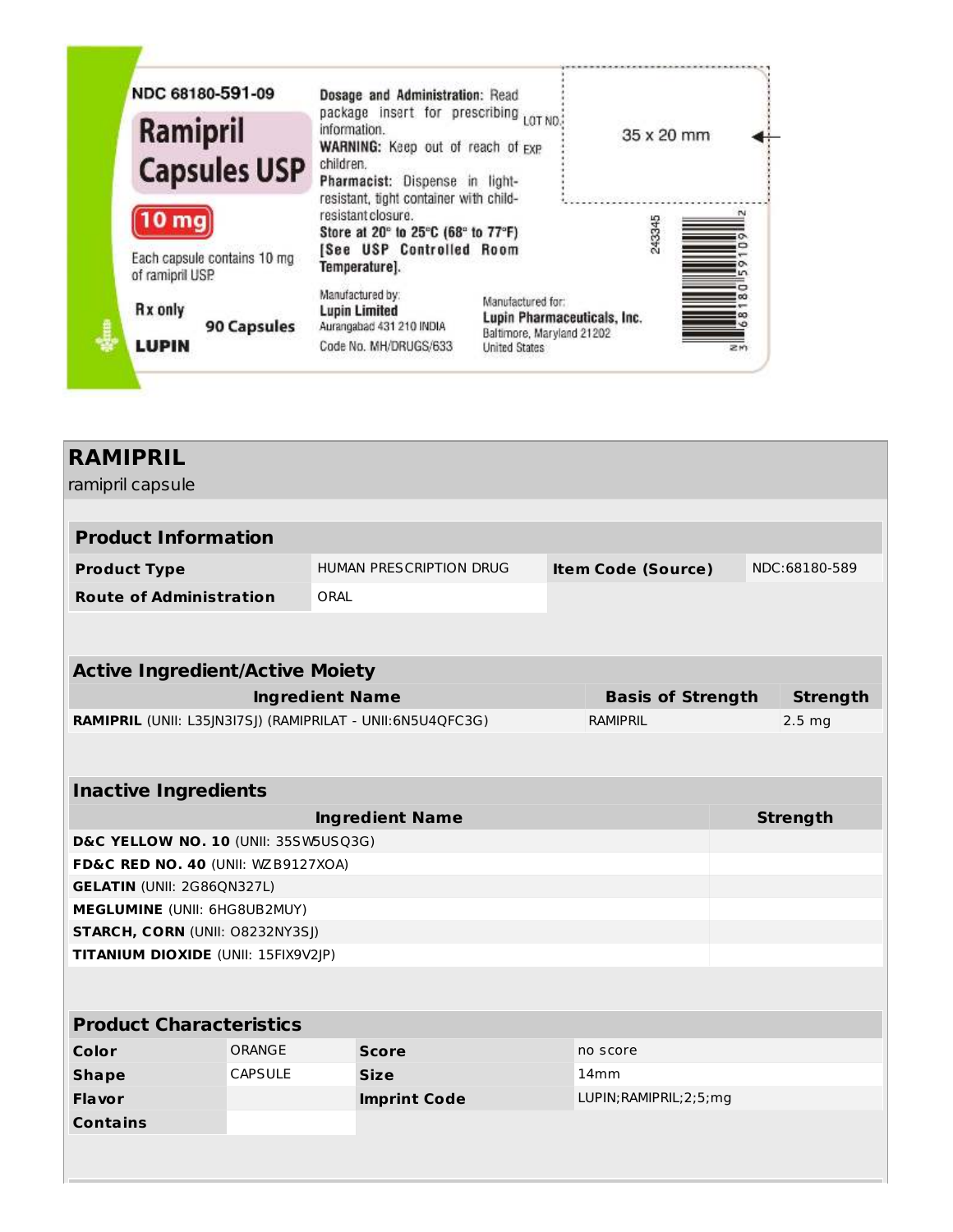|                         | <b>Packaging</b>                                                                    |                |                                                                         |                                       |  |  |                                     |  |
|-------------------------|-------------------------------------------------------------------------------------|----------------|-------------------------------------------------------------------------|---------------------------------------|--|--|-------------------------------------|--|
| #                       | <b>Item Code</b>                                                                    |                | <b>Package Description</b>                                              | <b>Marketing Start</b><br><b>Date</b> |  |  | <b>Marketing End</b><br><b>Date</b> |  |
| $\mathbf{1}$            | 01                                                                                  | Product        | NDC:68180-589- 100 in 1 BOTTLE; Type 0: Not a Combination<br>06/10/2008 |                                       |  |  |                                     |  |
| $\overline{\mathbf{c}}$ | NDC:68180-589- 90 in 1 BOTTLE; Type 0: Not a Combination<br>Product<br>09           |                |                                                                         | 06/10/2008                            |  |  |                                     |  |
| 3                       | 02                                                                                  | Product        | NDC:68180-589- 500 in 1 BOTTLE; Type 0: Not a Combination               | 06/10/2008                            |  |  |                                     |  |
|                         |                                                                                     |                |                                                                         |                                       |  |  |                                     |  |
|                         | <b>Marketing Information</b>                                                        |                |                                                                         |                                       |  |  |                                     |  |
|                         | <b>Marketing</b><br>Category                                                        |                | <b>Application Number or Monograph</b><br><b>Citation</b>               | <b>Marketing Start</b><br><b>Date</b> |  |  | <b>Marketing End</b><br>Date        |  |
|                         | <b>ANDA</b>                                                                         | ANDA077626     |                                                                         | 06/10/2008                            |  |  |                                     |  |
|                         |                                                                                     |                |                                                                         |                                       |  |  |                                     |  |
|                         |                                                                                     |                |                                                                         |                                       |  |  |                                     |  |
|                         | <b>RAMIPRIL</b>                                                                     |                |                                                                         |                                       |  |  |                                     |  |
|                         | ramipril capsule                                                                    |                |                                                                         |                                       |  |  |                                     |  |
|                         |                                                                                     |                |                                                                         |                                       |  |  |                                     |  |
|                         | <b>Product Information</b>                                                          |                |                                                                         |                                       |  |  |                                     |  |
|                         |                                                                                     |                |                                                                         |                                       |  |  |                                     |  |
|                         | <b>Product Type</b>                                                                 |                | HUMAN PRESCRIPTION DRUG                                                 | <b>Item Code (Source)</b>             |  |  | NDC:68180-590                       |  |
|                         | <b>Route of Administration</b>                                                      |                | ORAL                                                                    |                                       |  |  |                                     |  |
|                         |                                                                                     |                |                                                                         |                                       |  |  |                                     |  |
|                         |                                                                                     |                |                                                                         |                                       |  |  |                                     |  |
|                         | <b>Active Ingredient/Active Moiety</b>                                              |                |                                                                         |                                       |  |  |                                     |  |
|                         |                                                                                     |                | <b>Ingredient Name</b>                                                  | <b>Basis of Strength</b>              |  |  | <b>Strength</b>                     |  |
|                         |                                                                                     |                | RAMIPRIL (UNII: L35JN3I7SJ) (RAMIPRILAT - UNII:6N5U4QFC3G)              | <b>RAMIPRIL</b>                       |  |  | 5 <sub>mg</sub>                     |  |
|                         |                                                                                     |                |                                                                         |                                       |  |  |                                     |  |
|                         |                                                                                     |                |                                                                         |                                       |  |  |                                     |  |
|                         | <b>Inactive Ingredients</b>                                                         |                |                                                                         |                                       |  |  |                                     |  |
|                         |                                                                                     |                | <b>Ingredient Name</b>                                                  |                                       |  |  | <b>Strength</b>                     |  |
|                         | FD&C BLUE NO. 1 (UNII: H3R47K3TBD)<br><b>FD&amp;C RED NO. 40 (UNII: WZB9127XOA)</b> |                |                                                                         |                                       |  |  |                                     |  |
|                         | <b>GELATIN (UNII: 2G86QN327L)</b>                                                   |                |                                                                         |                                       |  |  |                                     |  |
|                         | MEGLUMINE (UNII: 6HG8UB2MUY)                                                        |                |                                                                         |                                       |  |  |                                     |  |
|                         | <b>STARCH, CORN (UNII: O8232NY3SJ)</b>                                              |                |                                                                         |                                       |  |  |                                     |  |
|                         | TITANIUM DIOXIDE (UNII: 15FIX9V2JP)                                                 |                |                                                                         |                                       |  |  |                                     |  |
|                         |                                                                                     |                |                                                                         |                                       |  |  |                                     |  |
|                         | <b>Product Characteristics</b>                                                      |                |                                                                         |                                       |  |  |                                     |  |
|                         | <b>Color</b>                                                                        | <b>RED</b>     | <b>Score</b>                                                            | no score                              |  |  |                                     |  |
|                         | <b>Shape</b>                                                                        | <b>CAPSULE</b> | <b>Size</b>                                                             | 14 <sub>mm</sub>                      |  |  |                                     |  |
|                         | Flavor                                                                              |                | <b>Imprint Code</b>                                                     | LUPIN; RAMIPRIL; 5; mg                |  |  |                                     |  |
|                         | <b>Contains</b>                                                                     |                |                                                                         |                                       |  |  |                                     |  |
|                         |                                                                                     |                |                                                                         |                                       |  |  |                                     |  |
|                         |                                                                                     |                |                                                                         |                                       |  |  |                                     |  |
|                         | <b>Packaging</b>                                                                    |                |                                                                         |                                       |  |  |                                     |  |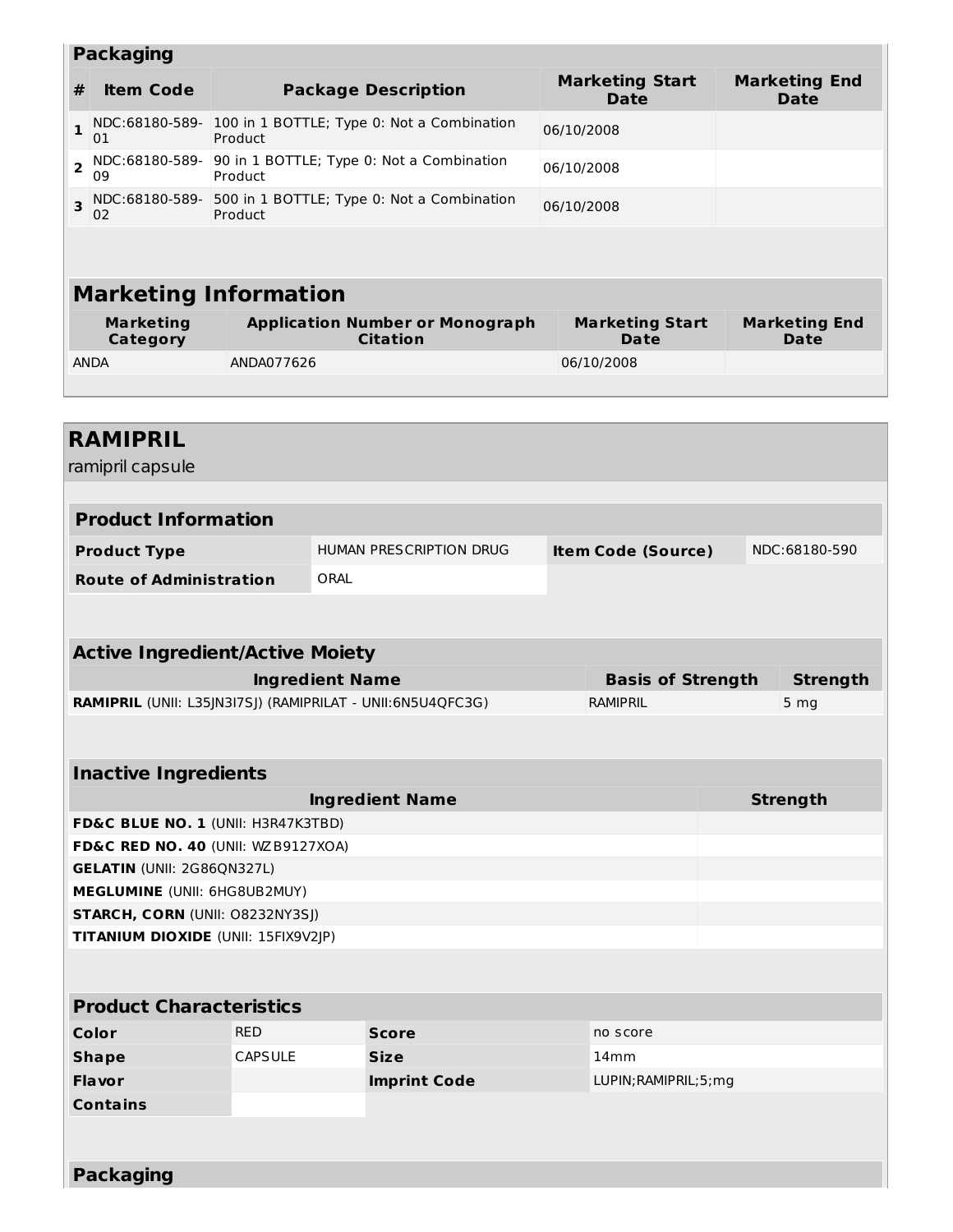| #                       | <b>Item Code</b>             | <b>Package Description</b>                                | <b>Marketing Start</b><br><b>Date</b> | <b>Marketing End</b><br><b>Date</b> |  |  |
|-------------------------|------------------------------|-----------------------------------------------------------|---------------------------------------|-------------------------------------|--|--|
| $\mathbf{1}$            | NDC:68180-590-<br>01         | 100 in 1 BOTTLE; Type 0: Not a Combination<br>Product     | 06/10/2008                            |                                     |  |  |
| $\overline{2}$          | NDC:68180-590-<br>09         | 90 in 1 BOTTLE; Type 0: Not a Combination<br>Product      | 06/10/2008                            |                                     |  |  |
| $\overline{\mathbf{z}}$ | NDC:68180-590-<br>02         | 500 in 1 BOTTLE; Type 0: Not a Combination<br>Product     | 06/10/2008                            |                                     |  |  |
|                         |                              |                                                           |                                       |                                     |  |  |
|                         | <b>Marketing Information</b> |                                                           |                                       |                                     |  |  |
|                         | <b>Marketing</b><br>Category | <b>Application Number or Monograph</b><br><b>Citation</b> | <b>Marketing Start</b><br>Date        | <b>Marketing End</b><br>Date        |  |  |
|                         | <b>ANDA</b>                  | ANDA077626                                                | 06/10/2008                            |                                     |  |  |
|                         |                              |                                                           |                                       |                                     |  |  |

| <b>RAMIPRIL</b>                                            |                                        |                            |                     |  |                                       |  |                                     |  |
|------------------------------------------------------------|----------------------------------------|----------------------------|---------------------|--|---------------------------------------|--|-------------------------------------|--|
| ramipril capsule                                           |                                        |                            |                     |  |                                       |  |                                     |  |
| <b>Product Information</b>                                 |                                        |                            |                     |  |                                       |  |                                     |  |
|                                                            |                                        |                            |                     |  |                                       |  |                                     |  |
| <b>Product Type</b>                                        |                                        | HUMAN PRESCRIPTION DRUG    |                     |  | <b>Item Code (Source)</b>             |  | NDC:68180-591                       |  |
| <b>Route of Administration</b>                             |                                        | ORAL                       |                     |  |                                       |  |                                     |  |
|                                                            |                                        |                            |                     |  |                                       |  |                                     |  |
|                                                            | <b>Active Ingredient/Active Moiety</b> |                            |                     |  |                                       |  |                                     |  |
|                                                            |                                        | <b>Ingredient Name</b>     |                     |  | <b>Basis of Strength</b>              |  | <b>Strength</b>                     |  |
| RAMIPRIL (UNII: L35JN3I7SJ) (RAMIPRILAT - UNII:6N5U4QFC3G) |                                        |                            |                     |  | <b>RAMIPRIL</b>                       |  | 10 <sub>mg</sub>                    |  |
|                                                            |                                        |                            |                     |  |                                       |  |                                     |  |
| <b>Inactive Ingredients</b>                                |                                        |                            |                     |  |                                       |  |                                     |  |
|                                                            |                                        | <b>Ingredient Name</b>     |                     |  |                                       |  | <b>Strength</b>                     |  |
| FD&C BLUE NO. 1 (UNII: H3R47K3TBD)                         |                                        |                            |                     |  |                                       |  |                                     |  |
|                                                            | <b>GELATIN (UNII: 2G86QN327L)</b>      |                            |                     |  |                                       |  |                                     |  |
|                                                            | MEGLUMINE (UNII: 6HG8UB2MUY)           |                            |                     |  |                                       |  |                                     |  |
| STARCH, CORN (UNII: O8232NY3SJ)                            |                                        |                            |                     |  |                                       |  |                                     |  |
| TITANIUM DIOXIDE (UNII: 15FIX9V2JP)                        |                                        |                            |                     |  |                                       |  |                                     |  |
|                                                            |                                        |                            |                     |  |                                       |  |                                     |  |
| <b>Product Characteristics</b>                             |                                        |                            |                     |  |                                       |  |                                     |  |
| Color                                                      | <b>BLUE</b> (Light Blue)               |                            | <b>Score</b>        |  | no score                              |  |                                     |  |
| <b>CAPSULE</b><br><b>Shape</b>                             |                                        |                            | <b>Size</b>         |  | 14mm                                  |  |                                     |  |
| <b>Flavor</b>                                              |                                        |                            | <b>Imprint Code</b> |  | LUPIN; RAMIPRIL; 10; mg               |  |                                     |  |
| <b>Contains</b>                                            |                                        |                            |                     |  |                                       |  |                                     |  |
|                                                            |                                        |                            |                     |  |                                       |  |                                     |  |
| <b>Packaging</b>                                           |                                        |                            |                     |  |                                       |  |                                     |  |
| <b>Item Code</b><br>#                                      |                                        | <b>Package Description</b> |                     |  | <b>Marketing Start</b><br><b>Date</b> |  | <b>Marketing End</b><br><b>Date</b> |  |